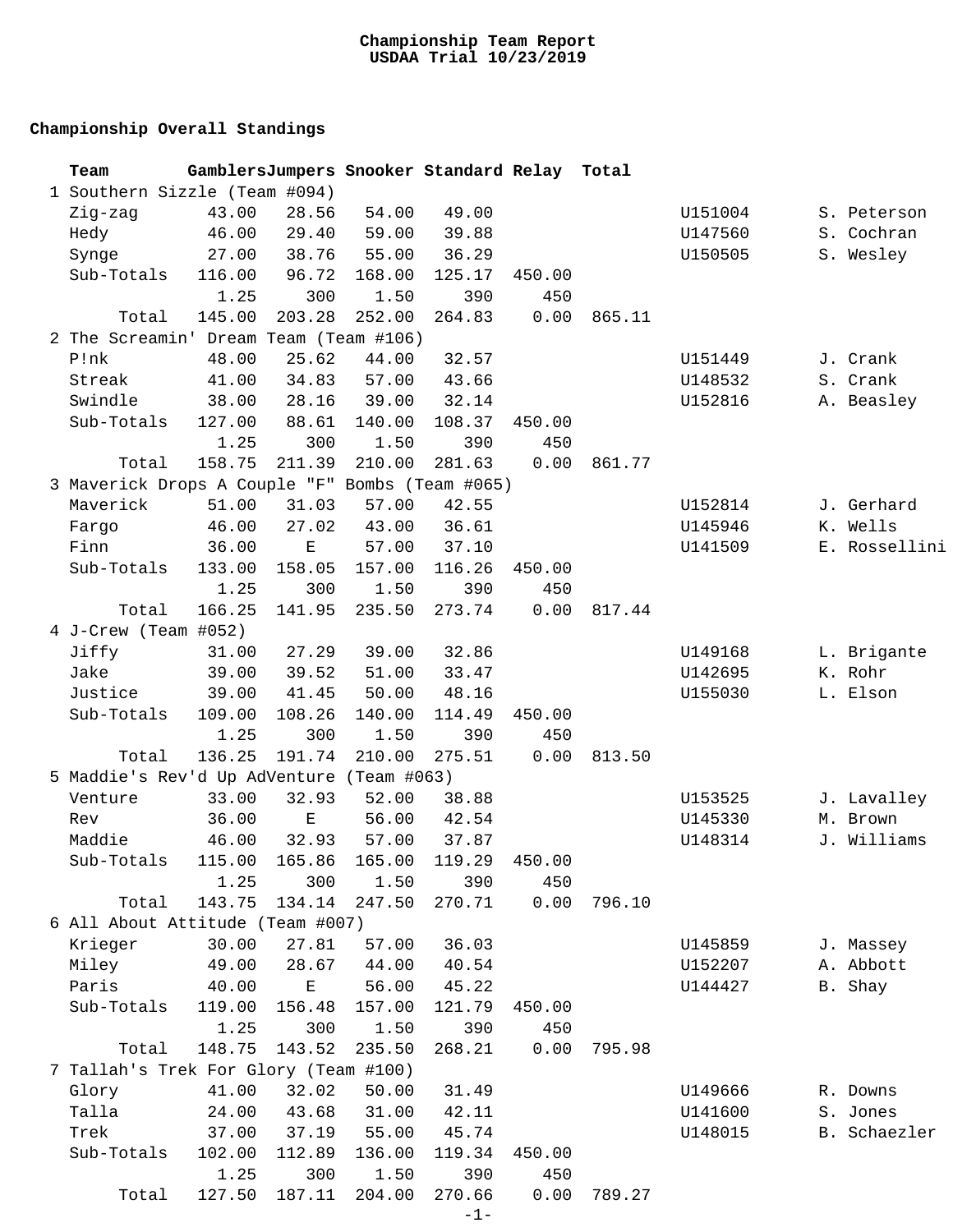| 8 Naughty, Naughtier, Naughtiest (Team #070)            |        |             |        |             |        |        |         |                |
|---------------------------------------------------------|--------|-------------|--------|-------------|--------|--------|---------|----------------|
| Keg                                                     | 24.00  | $\mathbf E$ | 38.00  | 38.24       |        |        | U147555 | K. Cetrulo     |
| Popeye                                                  | 47.00  | 28.63       | 52.00  | 38.56       |        |        | U150618 | K. Rueschenber |
| Rich                                                    | 45.00  | 31.74       | 51.00  | 32.77       |        |        | U146161 | M. Grant       |
| Sub-Totals                                              | 116.00 | 160.37      | 141.00 | 109.57      | 450.00 |        |         |                |
|                                                         | 1.25   | 300         | 1.50   | 390         | 450    |        |         |                |
| Total                                                   | 145.00 | 139.63      | 211.50 | 280.43      | 0.00   | 776.56 |         |                |
| 9 You Can't Sit With Us (Team #118)                     |        |             |        |             |        |        |         |                |
| June                                                    | 30.00  | 32.52       | 38.00  | 57.27       |        |        | U155563 | L. Hansen      |
| Nessie                                                  | 35.00  | 43.35       | 52.00  | 52.51       |        |        | U148847 | A. Lowry       |
| Zen                                                     | 45.00  | 33.06       | 52.00  | 47.88       |        |        | U140706 | D. Fox         |
| Sub-Totals                                              | 110.00 | 108.93      | 142.00 | 157.66      | 450.00 |        |         |                |
|                                                         | 1.25   | 300         | 1.50   | 390         | 450    |        |         |                |
| Total                                                   | 137.50 | 191.07      | 213.00 | 232.34      | 0.00   | 773.91 |         |                |
| 10 Japan C (Team #055)                                  |        |             |        |             |        |        |         |                |
| Ami                                                     | 50.00  | 30.02       | 40.00  | 36.87       |        |        | U153648 | M. Naito       |
| Kanna                                                   | 27.00  | 42.43       | 56.00  | 35.12       |        |        | U146296 | M. Wakabayashi |
| Katy                                                    | 29.00  | 28.94       | 16.00  | 44.62       |        |        | U146297 | F. Nitta       |
| Sub-Totals                                              | 106.00 | 101.39      | 112.00 | 116.61      | 450.00 |        |         |                |
|                                                         | 1.25   | 300         | 1.50   | 390         | 450    |        |         |                |
| Total                                                   | 132.50 | 198.61      | 168.00 | 273.39      | 0.00   | 772.50 |         |                |
| 11 Crabcakes (Team #038)                                |        |             |        |             |        |        |         |                |
| Truant                                                  | 31.00  | $\mathbf E$ | 43.00  | 32.82       |        |        | U154229 | C. Hornor      |
| Lainey                                                  | 40.00  | 27.72       | 56.00  | 42.52       |        |        | U147078 | D. Rohaus      |
| Glance                                                  | 38.00  | 32.58       | 45.00  | 38.09       |        |        | U138422 | S. Dos         |
| Sub-Totals                                              | 109.00 | 160.30      | 144.00 | 113.43      | 450.00 |        |         |                |
|                                                         | 1.25   | 300         | 1.50   | 390         | 450    |        |         |                |
| Total                                                   | 136.25 | 139.70      | 216.00 | 276.57      | 0.00   | 768.52 |         |                |
| 12 Float Like A Butterfly, Sting Like a Bee (Team #044) |        |             |        |             |        |        |         |                |
| #Winning                                                | 33.00  | 47.20       | 56.00  | 42.16       |        |        | U150844 | M. Hanson      |
| Striker                                                 | 38.00  | 28.39       | 57.00  | 41.36       |        |        | U141319 | R. Carlson     |
| Venom                                                   | 25.00  | $\mathbf E$ | 58.00  | 40.24       |        |        | U149209 | T. Mitchell    |
| Sub-Totals                                              | 96.00  | 175.59      | 171.00 | 123.76      | 450.00 |        |         |                |
|                                                         | 1.25   | 300         | 1.50   | 390         | 450    |        |         |                |
| Total                                                   | 120.00 | 124.41      | 256.50 | 266.24      | 0.00   | 767.15 |         |                |
| 13 Running With Toy Toy (Team #089)                     |        |             |        |             |        |        |         |                |
| Roxy                                                    | 39.00  | $\mathbf E$ | 57.00  | 46.26       |        |        | U147086 | I. White       |
| Bright                                                  | 38.00  | 37.86       | 44.00  | 41.08       |        |        | U151153 | R. Sanders     |
| Nebraska                                                | 23.00  | 26.45       | 58.00  | 35.76       |        |        | U156697 | A. Eifert      |
| Sub-Totals                                              | 100.00 | 164.31      | 159.00 | 123.10      | 450.00 |        |         |                |
|                                                         | 1.25   | 300         | 1.50   | 390         | 450    |        |         |                |
| Total                                                   | 125.00 | 135.69      | 238.50 | 266.90      | 0.00   | 766.09 |         |                |
| 14 Graphene Simmer Down Usher (Team #047)               |        |             |        |             |        |        |         |                |
| Usher                                                   | 36.00  | 39.17       | 51.00  | 46.87       |        |        | U145397 | A. Peach       |
| Graphene                                                | 36.00  | 29.73       | 39.00  | 36.34       |        |        | U154617 | P. Simpson     |
| Simmer Down!                                            | 34.00  | 27.99       | 17.00  | 37.04       |        |        | U145664 | M. Speagle     |
| Sub-Totals                                              | 106.00 | 96.89       | 107.00 | 120.25      | 450.00 |        |         |                |
|                                                         | 1.25   | 300         | 1.50   | 390         | 450    |        |         |                |
| Total                                                   | 132.50 | 203.11      | 160.50 | 269.75      | 0.00   | 765.86 |         |                |
| 15 Japan D (Team #056)                                  |        |             |        |             |        |        |         |                |
| Zoey                                                    | 39.00  | 26.34       | 46.00  | $\mathbf E$ |        |        | U157087 | E. Momiyama    |
|                                                         | 42.00  | 30.00       | 56.00  | 42.50       |        |        |         | K. Tanabe      |
| Unpyo<br>Connie                                         | 37.00  | 33.75       | 55.00  | 46.08       |        |        | U157083 | N. Kishino     |
|                                                         |        |             |        |             |        |        | U155597 |                |
| Sub-Totals                                              | 118.00 | 90.09       | 157.00 | 218.58      | 450.00 |        |         |                |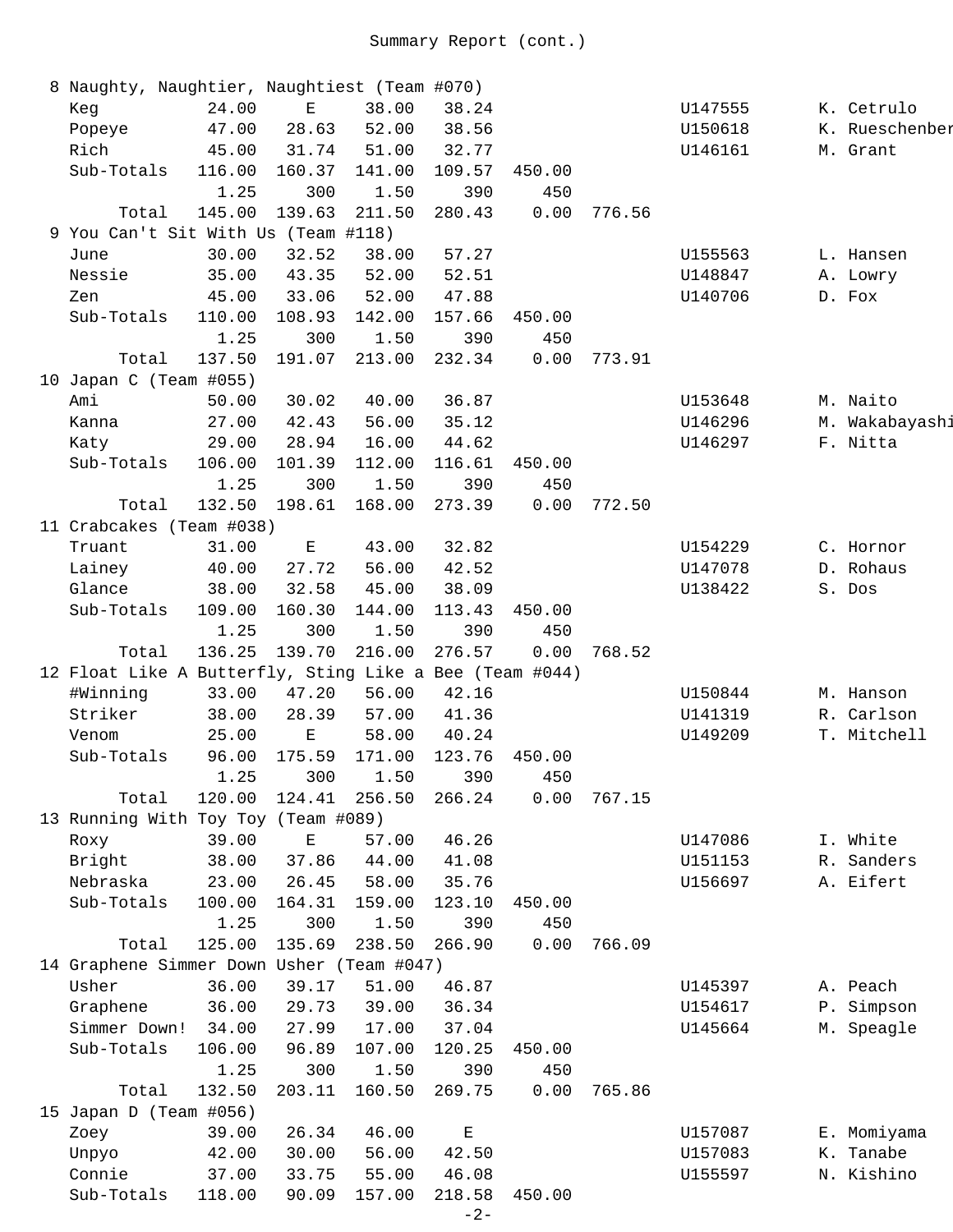|                                                | 1.25   | 300         | 1.50        | 390         | 450    |        |         |              |
|------------------------------------------------|--------|-------------|-------------|-------------|--------|--------|---------|--------------|
| Total                                          | 147.50 | 209.91      | 235.50      | 171.42      | 0.00   | 764.33 |         |              |
| 16 Small World (Team #091)                     |        |             |             |             |        |        |         |              |
| What!                                          | 38.00  | 37.89       | 52.00       | 42.46       |        |        | U153624 | T. Calvert   |
| Lark                                           | 45.00  | 37.09       | 39.00       | 37.36       |        |        | U154434 | B. Lynch     |
| Lenon                                          | 36.00  | 58.18       | 34.00       | 62.62       |        |        | U155666 | H. Ito       |
| Sub-Totals                                     | 119.00 | 133.16      | 125.00      | 142.44      | 450.00 |        |         |              |
|                                                | 1.25   | 300         | 1.50        | 390         | 450    |        |         |              |
| Total                                          | 148.75 | 166.84      | 187.50      | 247.56      | 0.00   | 750.65 |         |              |
| 17 Boys With Toys (Team #026)                  |        |             |             |             |        |        |         |              |
| Charlie                                        | 35.00  | 34.58       | 56.00       | 47.58       |        |        | U133818 | W. Crawshaw  |
| Zim                                            | 28.00  | 35.16       | 55.00       | 43.93       |        |        | U145745 | M. Behrens   |
| Whit                                           | 24.00  | $\mathbf E$ | 48.00       | 34.89       |        |        | U149146 | T. Fulmer    |
| Sub-Totals                                     | 87.00  | 169.74      | 159.00      | 126.40      | 450.00 |        |         |              |
|                                                | 1.25   | 300         | 1.50        | 390         | 450    |        |         |              |
| Total                                          | 108.75 | 130.26      | 238.50      | 263.60      | 0.00   | 741.11 |         |              |
| 18 Ping's High On A Gypsy Moon (Team #075)     |        |             |             |             |        |        |         |              |
| Moon B                                         | 23.00  | 37.60       | 28.00       | 49.95       |        |        | U146990 | L. Bartol    |
| Gypsy                                          | 21.00  | 39.21       | 45.00       | 38.24       |        |        | U149951 | S. Knill     |
| Ping                                           | 37.00  | 32.85       | 52.00       | 40.74       |        |        | U154558 | D. Sanders   |
| Sub-Totals                                     | 81.00  | 109.66      | 125.00      | 128.93      | 450.00 |        |         |              |
|                                                | 1.25   | 300         | 1.50        | 390         | 450    |        |         |              |
| Total                                          | 101.25 | 190.34      | 187.50      | 261.07      | 0.00   | 740.16 |         |              |
| 19 Taken A Swig With Amigos (Team #099)        |        |             |             |             |        |        |         |              |
| Taken                                          | 41.00  | 39.34       | 52.00       | 42.26       |        |        | U141080 | W. Peluse    |
| Amigo                                          | 31.00  | $\mathbf E$ | 53.00       | 37.52       |        |        | U150483 | G. Friedl    |
| Swig                                           | 33.00  | 35.45       | 40.00       | 51.35       |        |        | U144875 | R. King      |
| Sub-Totals                                     | 105.00 | 174.79      | 145.00      | 131.13      | 450.00 |        |         |              |
|                                                | 1.25   | 300         | 1.50        | 390         | 450    |        |         |              |
| Total                                          | 131.25 | 125.21      | 217.50      | 258.87      | 0.00   | 732.83 |         |              |
| 20 Ratchet Will Exit For Ice Cream (Team #081) |        |             |             |             |        |        |         |              |
| Exit                                           | 40.00  | 34.08       | 49.00       | 53.58       |        |        | U156637 | S. Straub    |
| Spumoni                                        | 33.00  | 43.79       | 35.00       | 51.99       |        |        | U153643 | K. Tyson     |
| Ratchet                                        |        | 34.00 37.59 |             | 31.00 44.82 |        |        | U812796 | N. Cush      |
| Sub-Totals                                     | 107.00 | 115.46      | 115.00      | 150.39      | 450.00 |        |         |              |
|                                                | 1.25   | 300         | 1.50        | 390         | 450    |        |         |              |
| Total                                          | 133.75 | 184.54      | 172.50      | 239.61      | 0.00   | 730.40 |         |              |
| 21 Cash Creed DareDevil (Team #033)            |        |             |             |             |        |        |         |              |
| Cash                                           | 41.00  | Е           | 30.00       | 31.66       |        |        | U149875 | S. Connell   |
| Creed                                          | 42.00  | $\mathbf E$ | 56.00       | 36.96       |        |        | U149603 | S. Brooks    |
| DareDevil                                      | 43.00  | 27.23       | 57.00       | 38.10       |        |        | U149837 | L. Pryse     |
| Sub-Totals                                     | 126.00 | 227.23      | 143.00      | 106.72      | 450.00 |        |         |              |
|                                                | 1.25   | 300         | 1.50        | 390         | 450    |        |         |              |
| Total                                          | 157.50 | 72.77       | 214.50      | 283.28      | 0.00   | 728.05 |         |              |
| 22 Movin' Groovin' Funky Chicks                |        |             | (Team #069) |             |        |        |         |              |
| Brio                                           | 36.00  | 28.79       | 56.00       | 39.11       |        |        | U152302 | J. Faulkner  |
| Fleur De Lis                                   | 37.00  | 40.71       | 8.00        | 48.39       |        |        | U149368 | R. Culpepper |
| Remington                                      | 27.00  | 39.87       | 51.00       | 63.02       |        |        | U143150 | C. Deen      |
| Sub-Totals                                     | 100.00 | 109.37      | 115.00      | 150.52      | 450.00 |        |         |              |
|                                                | 1.25   | 300         | 1.50        | 390         | 450    |        |         |              |
| Total                                          | 125.00 | 190.63      | 172.50      | 239.48      | 0.00   | 727.61 |         |              |
| 23 A Sheltie Of A Different Color (Team #004)  |        |             |             |             |        |        |         |              |
| Colt                                           | 29.00  | 31.19       | 57.00       | 43.16       |        |        | U147455 | J. Thomas    |
| Rukia                                          | 43.00  | Е           | 57.00       | 46.59       |        |        | U148027 | G. Lund      |
|                                                |        |             |             | $-3-$       |        |        |         |              |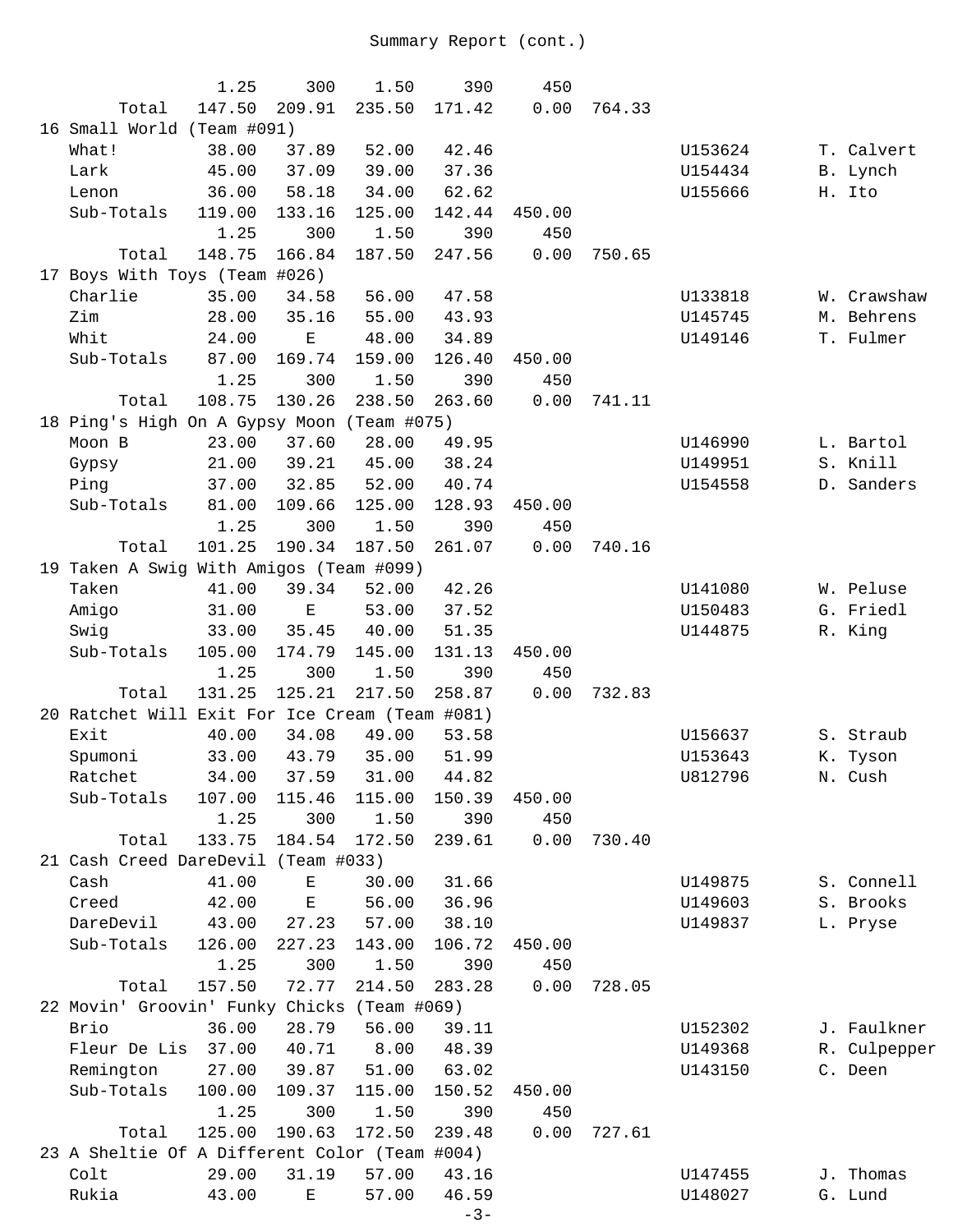| Deacon                                        | 37.00                   | 35.25         | 21.00          | 48.18         |             |        | U146274 |         | E. Blanchard  |
|-----------------------------------------------|-------------------------|---------------|----------------|---------------|-------------|--------|---------|---------|---------------|
|                                               |                         |               |                |               |             |        |         |         |               |
| Sub-Totals                                    | 109.00                  | 166.44        | 135.00         | 137.93        | 450.00      |        |         |         |               |
|                                               | 1.25                    | 300           | 1.50           | 390           | 450         |        |         |         |               |
| Total                                         | 136.25                  | 133.56        | 202.50         | 252.07        | 0.00        | 724.38 |         |         |               |
| 24 Drivin' 2 The PZ (Team #043)               |                         |               |                |               |             |        |         |         |               |
| Snips                                         | 38.00                   | 31.74         | 57.00          | 45.11         |             |        | U147079 |         | D. Kurtz      |
| Gunner                                        | 41.00                   | 37.04         | 52.00          | 41.36         |             |        | U141249 |         | L. Elson      |
| Vex E                                         | 33.00                   | 37.24         | 32.00          | $\mathbf E$   |             |        | U155385 |         | R. Evers      |
| Sub-Totals                                    | 112.00                  | 106.02        | 141.00         | 216.47        | 450.00      |        |         |         |               |
|                                               | 1.25                    | 300           | 1.50           | 390           | 450         |        |         |         |               |
| Total                                         | 140.00                  | 193.98        | 211.50         | 173.53        | 0.00        | 719.01 |         |         |               |
| 25 The Lucky Ones (Team #105)                 |                         |               |                |               |             |        |         |         |               |
| Lilu                                          | 41.00                   | 30.21         | 1.00           | 37.85         |             |        | U149385 |         | N. O'Brien    |
| Dodge                                         | 24.00                   | 39.96         | 26.00          | 45.60         |             |        | U150223 |         | D. Pubillones |
| Ritz                                          | 41.00                   | 34.20         | 51.00          | 32.75         |             |        | U144639 |         | N. Houghton   |
| Sub-Totals                                    | 106.00                  | 104.37        | 78.00          | 116.20        | 450.00      |        |         |         |               |
|                                               |                         |               |                | 390           |             |        |         |         |               |
|                                               | 1.25                    | 300           | 1.50           |               | 450         |        |         |         |               |
| Total                                         | 132.50                  | 195.63        | 117.00         | 273.80        | 0.00        | 718.93 |         |         |               |
| 26 May We Table Hop? (Team #066)              |                         |               |                |               |             |        |         |         |               |
| May-tal                                       | 33.00                   | 33.72         | 38.00          | 44.86         |             |        | U147520 |         | L. Novick     |
| Mesa                                          | 39.00                   | 33.70         | 44.00          | 61.93         |             |        | U151425 |         | B. Ortale     |
| Hopi                                          | 36.00                   | 39.68         | 25.00          | 53.28         |             |        | U146133 |         | L. Johnson    |
| Sub-Totals                                    | 108.00                  | 107.10        | 107.00         | 160.07        | 450.00      |        |         |         |               |
|                                               | 1.25                    | 300           | 1.50           | 390           | 450         |        |         |         |               |
| Total                                         | 135.00                  | 192.90        | 160.50         | 229.93        | 0.00        | 718.33 |         |         |               |
| 27 Running To The Border (Team #088)          |                         |               |                |               |             |        |         |         |               |
| Riot                                          | 35.00                   | 41.86         | 56.00          | 43.53         |             |        | U152671 |         | C. Moore      |
| Chica                                         | 25.00                   | 27.84         | 51.00          | $\mathbf E$   |             |        | U146825 |         | R. Chilibeck  |
| Jelly Belly Bean                              |                         | 21.00         | 29.81          | 48.00         | 34.51       |        |         | U148851 | C. Lar        |
| Sub-Totals                                    | 81.00                   | 99.51         | 155.00         | 208.04        | 450.00      |        |         |         |               |
|                                               | 1.25                    | 300           | 1.50           | 390           | 450         |        |         |         |               |
| Total                                         | 101.25                  | 200.49        | 232.50         | 181.96        | 0.00        | 716.20 |         |         |               |
| 28 Rockin' Red Dogs (Team #086)               |                         |               |                |               |             |        |         |         |               |
| Lucero                                        | 29.00 30.70 39.00 46.06 |               |                |               |             |        | U141533 |         | R. Segui      |
|                                               | 32.00                   | 31.57         | 56.00          | 39.79         |             |        | U154223 |         | G. Mortley    |
| Kaya<br>Seeker                                | 35.00                   | 30.79         | 47.00          |               |             |        |         |         |               |
|                                               |                         |               |                | $\mathbf E$   |             |        | U146730 |         | N. Levesque   |
| Sub-Totals                                    | 96.00                   | 93.06         | 142.00         | 215.85        | 450.00      |        |         |         |               |
|                                               | 1.25                    | 300           | 1.50           | 390           | 450         |        |         |         |               |
| Total                                         | 120.00                  | 206.94        | 213.00         | 174.15        | 0.00        | 714.09 |         |         |               |
|                                               |                         |               |                |               |             |        |         |         |               |
| 29 Andreu And Jeter Win The Prize (Team #010) |                         |               |                |               |             |        |         |         |               |
| Jeter                                         | 41.00                   | 32.32         | 56.00          | 45.88         |             |        | U151405 |         | K. Morris     |
| Prize                                         | 48.00                   | 36.22         | 50.00          | $\mathbf E$   |             |        | U155261 |         | K. Moureaux   |
| Andreu                                        | 40.00                   | 37.84         | 25.00          | 51.64         |             |        | U142992 |         | K. McGuire    |
| Sub-Totals                                    | 129.00                  | 106.38        | 131.00         | 227.52        | 450.00      |        |         |         |               |
|                                               | 1.25                    | 300           | 1.50           | 390           | 450         |        |         |         |               |
| Total                                         | 161.25                  | 193.62        | 196.50         | 162.48        | 0.00        | 713.85 |         |         |               |
| 30 Brit, Bree, Roo! (Team #028)               |                         |               |                |               |             |        |         |         |               |
| Britain                                       | 46.00                   | 35.99         | 33.00          | 37.48         |             |        |         |         | B. Pinder     |
|                                               |                         |               |                |               |             |        | U135552 |         |               |
| Jillaroo                                      | 40.00                   | 41.52         | 55.00          | 42.90         |             |        | U146883 |         | H. Smith      |
| Bree                                          | 31.00                   | $\mathbf E$   | 43.00          | 62.41         |             |        | U151480 |         | L. Zich       |
| Sub-Totals                                    | 117.00                  | 177.51        | 131.00         | 142.79        | 450.00      |        |         |         |               |
| Total                                         | 1.25<br>146.25          | 300<br>122.49 | 1.50<br>196.50 | 390<br>247.21 | 450<br>0.00 | 712.45 |         |         |               |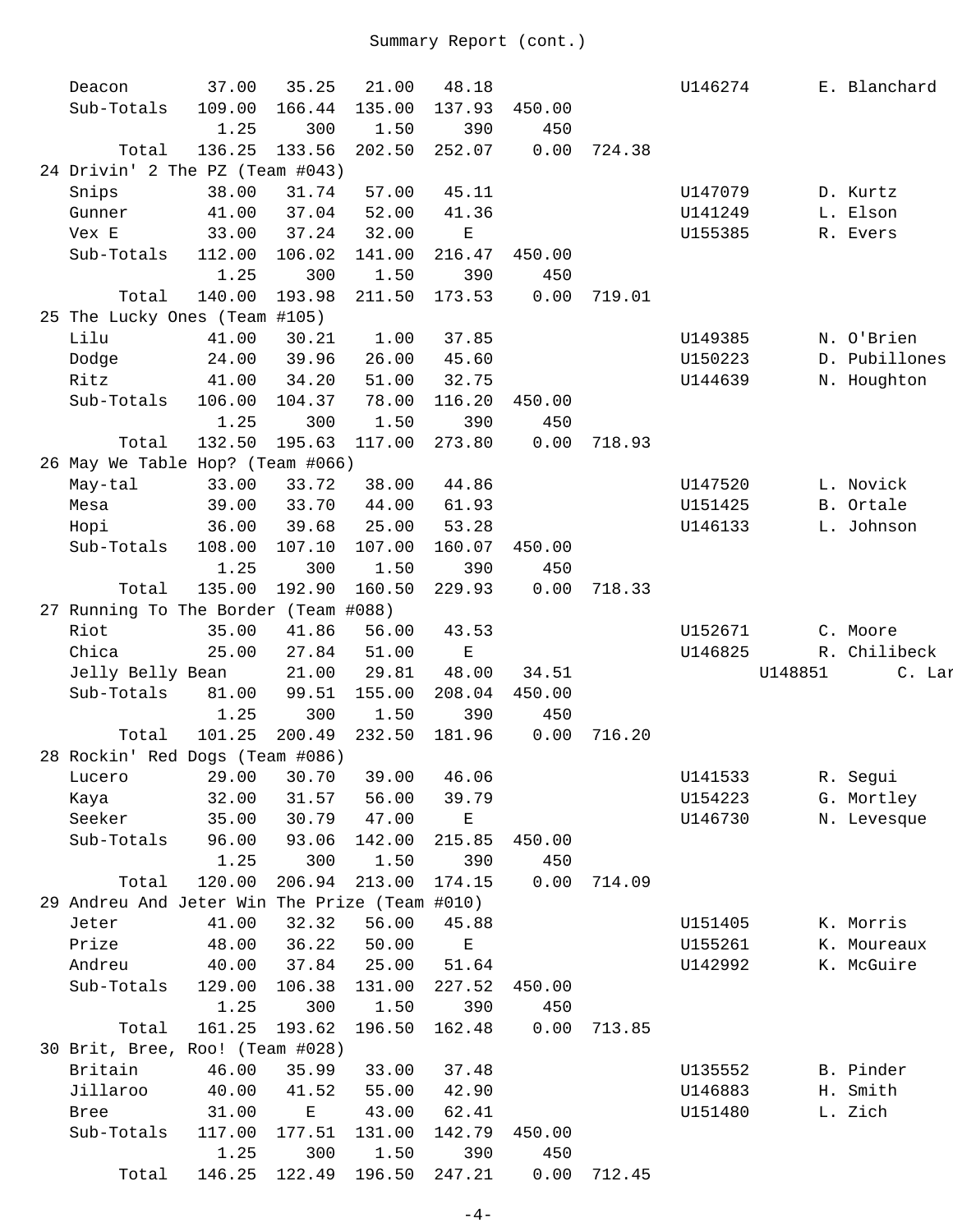**\*\*\*\*\*\*\*\*\*\*\*\*\*\*\*\*\*\*\*\*\*\*\*\*\*\*\*\*\*\*\*\*\*\*\*\* MAXIMUM 30 Teams \*\*\*\*\*\*\*\*\*\*\*\*\*\*\*\*\*\*\*\*\*\*\*\*\*\*\*\*\*\*\*\*\*\*\*\***  31 #NONFAULTABLE (Team #001) Tempest 43.00 32.94 55.00 37.64 U143227 J. Reilly Z 44.00 E 38.00 38.17 U143492 M. Barry Zenn 26.00 E 58.00 37.40 U147091 K. Holik Sub-Totals 113.00 232.94 151.00 113.21 450.00 1.25 300 1.50 390 450 Total 141.25 67.06 226.50 276.79 0.00 711.60 32 Wyckedly Kool (Team #116) Ziva 38.00 35.40 49.00 44.45 U145385 E. Rodriguez Wycked 30.00 E 39.00 42.06 U155180 L. Goguen Torque 24.00 30.26 47.00 49.80 U147270 D. Cresswell Sub-Totals 92.00 165.66 135.00 136.31 450.00 1.25 300 1.50 390 450 Total 115.00 134.34 202.50 253.69 0.00 705.53 33 Mischief Managed (Team #068) Sprinkles 31.00 32.49 52.00 47.77 U149250 N. Cabrera Derby 32.00 E 52.00 42.72 U142487 R. Quinones Cassi 28.00 33.87 30.00 42.86 U134210 L. Brigante Sub-Totals 91.00 166.36 134.00 133.35 450.00 1.25 300 1.50 390 450 Total 113.75 133.64 201.00 256.65 0.00 705.04 34 Australian German Border (Team #014) Halliah 26.00 E 39.00 47.74 U146240 J. Gauthier River 23.00 33.34 51.00 43.23 U149957 D. McCormick Jake 24.00 32.13 51.00 33.81 U150404 J. Marcus Sub-Totals 73.00 165.47 141.00 124.78 450.00 1.25 300 1.50 390 450 Total 91.25 134.53 211.50 265.22 0.00 702.50 35 Coffee & Music On The Deck (Team #037) Decker 40.00 30.06 56.00 E U136414 R. Newman Lyric 42.00 28.24 1.00 38.04 U139989 K. Kent Crave 38.00 34.50 47.00 42.79 U139254 J. Siegel Sub-Totals 120.00 92.80 104.00 210.83 450.00 1.25 300 1.50 390 450 Total 150.00 207.20 156.00 179.17 0.00 692.37 36 Viper Moons Like Jagger (Team #112) Jagger 41.00 31.96 24.00 E U147138 B. Hill Viper 30.00 26.36 58.00 37.53 U144413 D. Hill Moon S 40.00 36.39 24.00 40.85 U152343 D. Scott Sub-Totals 111.00 94.71 106.00 208.38 450.00 1.25 300 1.50 390 450 Total 138.75 205.29 159.00 181.62 0.00 684.66 37 Age Is No Barrier (Team #006) Keen 34.00 E 38.00 44.53 U512463 B. Martin Zivi 40.00 34.16 51.00 45.23 U135119 J. Kozma Snafu 31.00 E 57.00 40.25 U511598 P. Reid Sub-Totals 105.00 234.16 146.00 130.01 450.00 1.25 300 1.50 390 450 Total 131.25 65.84 219.00 259.99 0.00 676.08 38 Bailey Pix Polka (Team #016) Pixie 27.00 34.05 42.00 42.98 U149786 G. Carlson Polka-Dot 34.00 37.90 44.00 47.23 U148500 E. Evans

-5-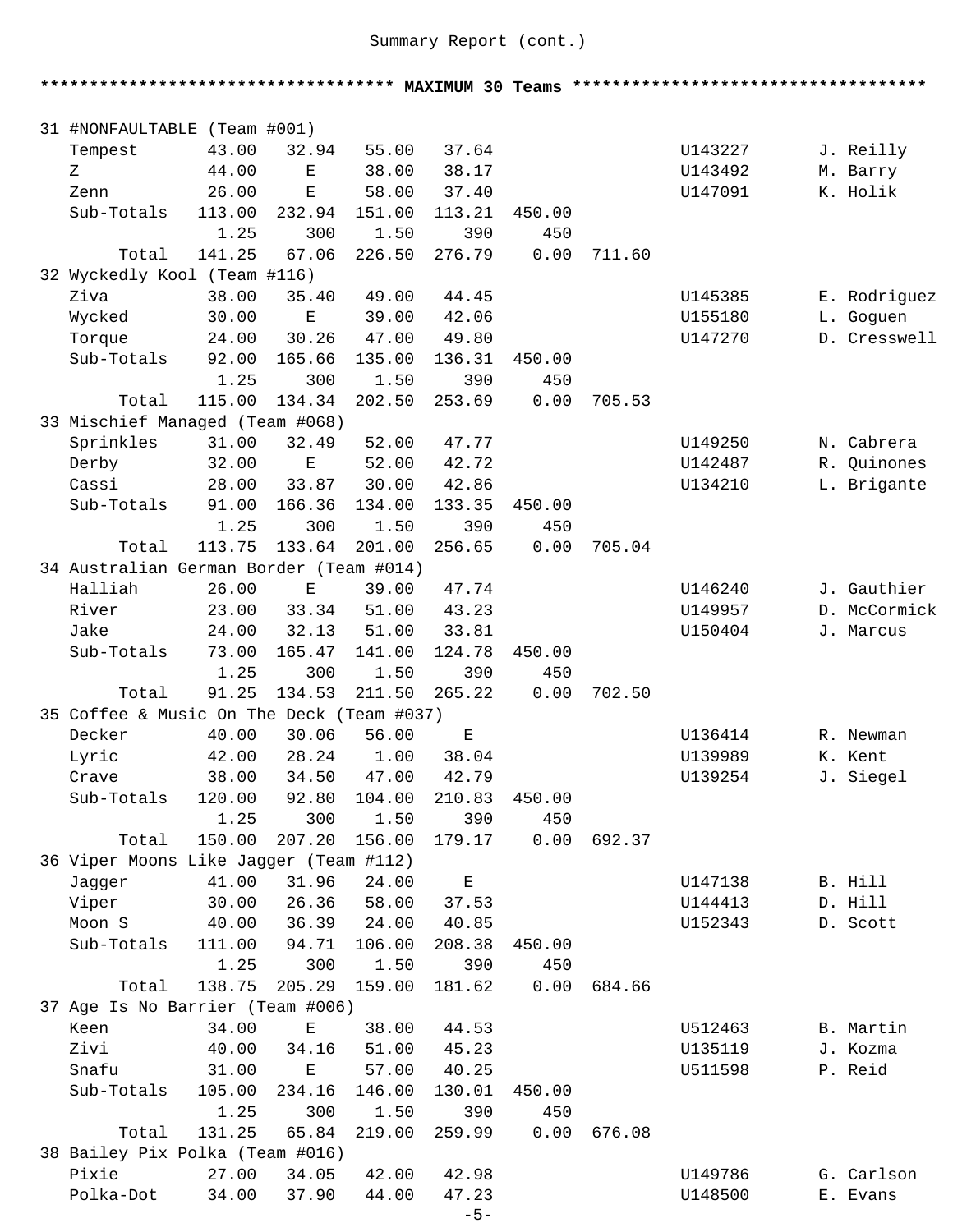| Bailey                                                  | 18.00          | 37.72                 | 1.00           | 43.72         |               |        | U156314 | R. Seiter      |
|---------------------------------------------------------|----------------|-----------------------|----------------|---------------|---------------|--------|---------|----------------|
| Sub-Totals                                              | 79.00          | 109.67                | 87.00          | 133.93        | 450.00        |        |         |                |
|                                                         | 1.25           | 300                   | 1.50           | 390           | 450           |        |         |                |
| Total                                                   | 98.75          | 190.33                | 130.50         | 256.07        | 0.00          | 675.65 |         |                |
| 39 WTFunk (Team #115)                                   |                |                       |                |               |               |        |         |                |
| Full Tilt                                               | 37.00          | 31.74                 | 24.00          | 54.20         |               |        | U141529 | G. Miholics    |
| Aero                                                    | 39.00          | $\mathbf E$           | 37.00          | 57.53         |               |        | U153619 | R. Clark       |
| Jet                                                     | 38.00          | 37.02                 | 51.00          | 44.39         |               |        | U145598 | A. Spitters    |
| Sub-Totals                                              | 114.00         | 168.76                | 112.00         | 156.12        | 450.00        |        |         |                |
|                                                         | 1.25           | 300                   | 1.50           | 390           | 450           |        |         |                |
| Total                                                   | 142.50         | 131.24                | 168.00         | 233.88        | 0.00          | 675.62 |         |                |
| 40 Reese & Ryker Riding The Psychadelic Bus (Team #083) |                |                       |                |               |               |        |         |                |
| Ryker                                                   | 27.00          | 45.66                 | 44.00          | 47.22         |               |        | U148657 | D. Spence      |
| Reese                                                   | 22.00          | $\mathbf E$           | 51.00          | 43.76         |               |        | U144212 | C. Ragan       |
| Pink Floyd                                              | 32.00          | 37.15                 | 41.00          | 47.07         |               |        | A155343 | A. Peach       |
| Sub-Totals                                              | 81.00          | 182.81                | 136.00         | 138.05        | 450.00        |        |         |                |
|                                                         | 1.25           | 300                   | 1.50           | 390           | 450           |        |         |                |
| Total                                                   | 101.25         | 117.19                | 204.00         | 251.95        | 0.00          | 674.39 |         |                |
| 41 Don't Jinx It (Team #042)                            |                |                       |                |               |               |        |         |                |
| Solo                                                    | 29.00          | 33.79                 | 38.00          | 47.98         |               |        | U146342 | A. Castro      |
| Gambit                                                  | 28.00          | $\mathbf E$           | 45.00          | 37.00         |               |        | R813411 | A. Nottestad   |
| Jolt                                                    | 43.00          | $\mathbf E$           | 52.00          | 33.74         |               |        | U141404 | T. Millet      |
| Sub-Totals                                              | 100.00         | 233.79                | 135.00         | 118.72        | 450.00        |        |         |                |
|                                                         | 1.25           | 300                   | 1.50           | 390           | 450           |        |         |                |
| Total                                                   | 125.00         | 66.21                 | 202.50         | 271.28        | 0.00          | 664.99 |         |                |
| 42 Team Avengers (Team #103)                            |                |                       |                |               |               |        |         |                |
| Valkyrie                                                | 38.00          | 42.31                 | 51.00          | 52.06         |               |        | U139264 | J. Burtness    |
| Nitro                                                   | 41.00          | 28.10                 | 38.00          | 35.24         |               |        | U145053 | G. Nieder      |
| Vegas                                                   | 43.00          | $\mathbf E$<br>170.41 | 43.00          | $\mathbf E$   |               |        | U143625 | K. Neff        |
| Sub-Totals                                              | 122.00<br>1.25 | 300                   | 132.00<br>1.50 | 217.30<br>390 | 450.00<br>450 |        |         |                |
| Total                                                   | 152.50         | 129.59                | 198.00         | 172.70        | 0.00          | 652.79 |         |                |
| 43 Xarya Has Plenty Of Bounce (Team #117)               |                |                       |                |               |               |        |         |                |
| Bounce                                                  |                | 35.00 29.73 51.00     |                | 36.08         |               |        | U148806 | L. Williams    |
| Plenty                                                  | 29.00          | 39.90                 | 37.00          | 43.58         |               |        | U149680 | M. Closson     |
| Xarya                                                   | 36.00          | $\mathbf E$           | 55.00          | $\mathbf E$   |               |        | U149838 | S. Greenholt   |
| Sub-Totals                                              | 100.00         | 169.63                | 143.00         | 209.66        | 450.00        |        |         |                |
|                                                         | 1.25           | 300                   | 1.50           | 390           | 450           |        |         |                |
| Total                                                   | 125.00         | 130.37                | 214.50         | 180.34        | 0.00          | 650.21 |         |                |
| 44 Japan E (Team #057)                                  |                |                       |                |               |               |        |         |                |
| Kure                                                    | 28.00          | 33.02                 | 55.00          | 45.95         |               |        | U140489 | M. Wakabayashi |
| Raz                                                     | 43.00          | 30.92                 | 57.00          | 41.78         |               |        | U148902 | Y. Taguchi     |
| Luca                                                    | 26.00          | $\mathbf E$           | 34.00          | Ε             |               |        | U148852 | A. Morimi      |
| Sub-Totals                                              | 97.00          | 163.94                | 146.00         | 217.73        | 450.00        |        |         |                |
|                                                         | 1.25           | 300                   | 1.50           | 390           | 450           |        |         |                |
| Total                                                   | 121.25         | 136.06                | 219.00         | 172.27        | 0.00          | 648.58 |         |                |
| 45 By The Skin Of Our Teeth! (Team #032)                |                |                       |                |               |               |        |         |                |
| Brilliant                                               | 38.00          | 30.58                 | 51.00          | $\mathbf E$   |               |        | U153511 | C. Ragan       |
| Lady                                                    | 29.00          | 35.78                 | 42.00          | 49.62         |               |        | U153135 | M. Addison     |
| Pixie Pig                                               | 25.00          | 47.56                 | 36.00          | 60.09         |               |        | U143359 | A. Bennett     |
| Sub-Totals                                              | 92.00          | 113.92                | 129.00         | 239.71        | 450.00        |        |         |                |
|                                                         | 1.25           | 300                   | 1.50           | 390           | 450           |        |         |                |
| Total                                                   | 115.00         | 186.08                | 193.50         | 150.29        | 0.00          | 644.87 |         |                |
| 46 BAM! (Team #017)                                     |                |                       |                |               |               |        |         |                |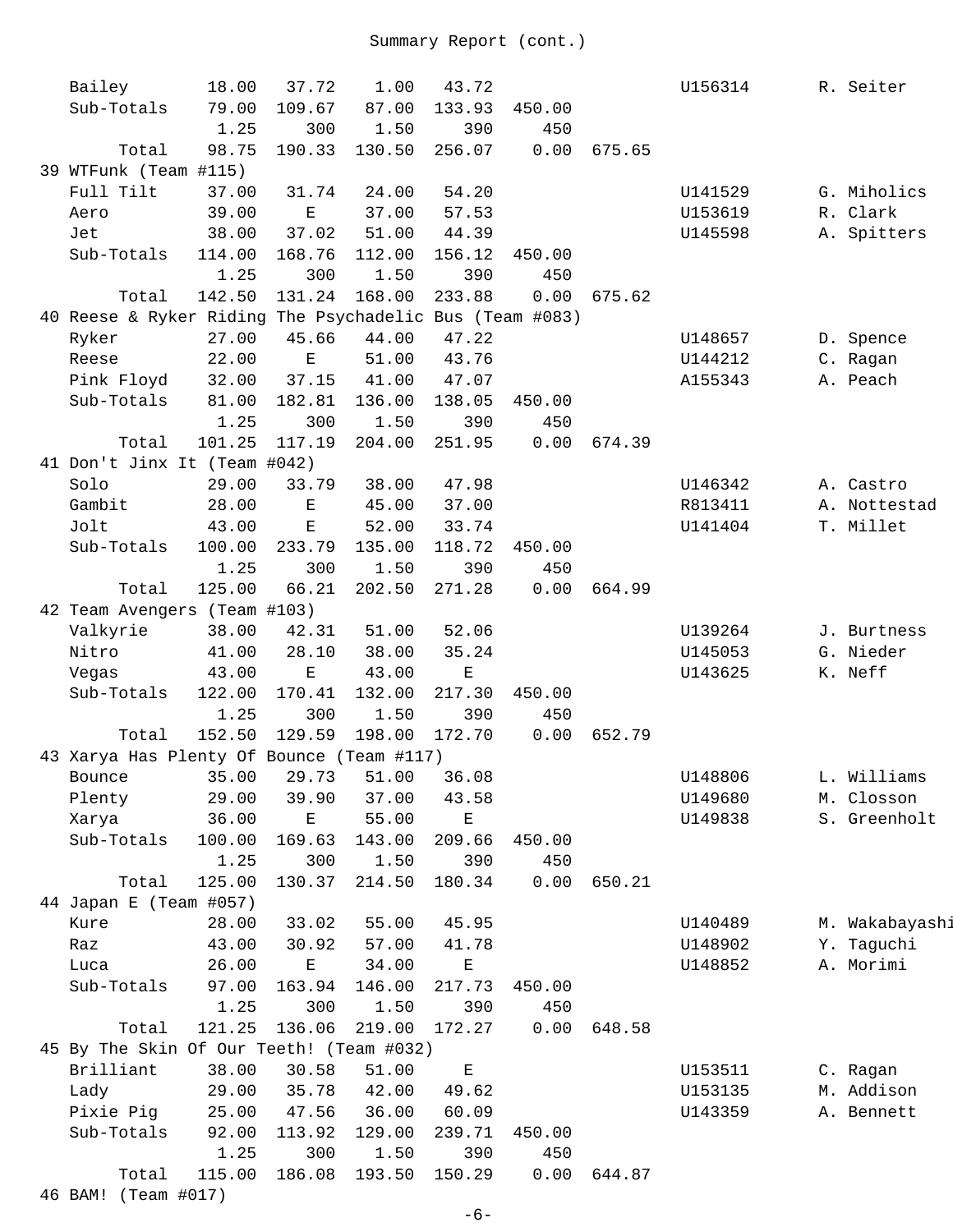| Wilson                                                               | 24.00  | 46.62                       | 14.00  | 39.86       |               |        | U149606 | J. Arenson     |
|----------------------------------------------------------------------|--------|-----------------------------|--------|-------------|---------------|--------|---------|----------------|
| <b>Bo</b>                                                            | 28.00  | 48.39                       | 56.00  | 38.44       |               |        | U146254 | C. Bowers      |
| Brittan                                                              | 31.00  | Е                           | 43.00  | 46.15       |               |        | U151759 | J. Cowger      |
| Sub-Totals                                                           | 83.00  | 195.01                      | 113.00 | 124.45      | 450.00        |        |         |                |
|                                                                      | 1.25   | 300                         | 1.50   | 390         | 450           |        |         |                |
| Total                                                                | 103.75 | 104.99                      | 169.50 | 265.55      | 0.00          | 643.79 |         |                |
| 47 BC's Can Take A Toller On You (Team #020)                         |        |                             |        |             |               |        |         |                |
| Gremlin                                                              | 31.00  | 43.83                       | 40.00  | $\mathbf E$ |               |        | U151382 | C. Bridgwood   |
| Dew                                                                  | 34.00  | 46.72                       | 40.00  | 44.66       |               |        | U150872 | E. Coupe       |
| Phoenix                                                              | 21.00  | 33.93                       | 50.00  | 50.36       |               |        | U149001 | R. Holford     |
| Sub-Totals                                                           | 86.00  | 124.48                      | 130.00 | 225.02      | 450.00        |        |         |                |
|                                                                      | 1.25   | 300                         | 1.50   | 390         | 450           |        |         |                |
| Total                                                                | 107.50 | 175.52                      | 195.00 | 164.98      | 0.00          | 643.00 |         |                |
| 48 Jena's Bleu Slade Chews (Team #058)                               |        |                             |        |             |               |        |         |                |
| Jena                                                                 | 28.00  | 51.32                       | 47.00  | 62.91       |               |        | U153806 | R. Culpepper   |
| Slade                                                                | 21.00  | 78.40                       | 30.00  | 62.19       |               |        | U143210 | S. Brannan     |
| Bleu                                                                 | 26.00  | 36.72                       | 51.00  | 41.69       |               |        | U137433 | A. Bennett     |
| Sub-Totals                                                           | 75.00  | 166.44                      | 128.00 | 166.79      | 450.00        |        |         |                |
|                                                                      | 1.25   | 300                         | 1.50   | 390         | 450           |        |         |                |
| Total                                                                | 93.75  | 133.56                      | 192.00 | 223.21      | 0.00          | 642.52 |         |                |
| 49 The Flossers (Team #104)                                          |        |                             |        |             |               |        |         |                |
| Zoe                                                                  | 32.00  | 47.24                       | 24.00  | 51.81       |               |        | U146765 | C. Anderson    |
| Gimmick                                                              | 33.00  | 36.52                       | 20.00  | 47.32       |               |        | U146862 | A. Axford-Moor |
| DeWalt                                                               | 34.00  | 38.49                       | 29.00  | 62.55       |               |        | U146721 | V. Madeiros    |
| Sub-Totals                                                           | 99.00  | 122.25                      | 73.00  | 161.68      | 450.00        |        |         |                |
|                                                                      | 1.25   | 300                         | 1.50   | 390         | 450           |        |         |                |
| Total                                                                | 123.75 | 177.75                      | 109.50 | 228.32      | 0.00          | 639.32 |         |                |
| 50 Chapter's Dream Weekend With Girl Friday & A Maserati (Team #036) |        |                             |        |             |               |        |         |                |
| Marti                                                                | 43.00  | 32.16                       | 51.00  | $\mathbf E$ |               |        | U149715 | M. Dougherty   |
| Chapter                                                              | 27.00  | 34.81                       | 48.00  | 43.55       |               |        | U146380 | A. Alfonso     |
| Friday                                                               | 31.00  | $\mathbf E$                 | 44.00  | 51.66       |               |        | U142678 | S. Saldana     |
| Sub-Totals                                                           | 101.00 | 166.97                      | 143.00 | 225.21      | 450.00        |        |         |                |
|                                                                      | 1.25   | 300                         | 1.50   | 390         | 450           |        |         |                |
| Total                                                                |        | 126.25 133.03 214.50 164.79 |        |             | $0.00$ 638.57 |        |         |                |
| 51 Dancing On Fire Causes A Ruckus (Team #041)                       |        |                             |        |             |               |        |         |                |
| Dance                                                                | 37.00  | 39.21                       | 38.00  | 66.93       |               |        | U152792 | M. Behrens     |
| Ignite                                                               | 33.00  | $\mathbf E$                 | 41.00  | 39.97       |               |        | U146097 | S. Rolek       |
| Outspoken                                                            | 21.00  | 40.49                       | 41.00  | 64.64       |               |        | U154926 | A. Peach       |
| Sub-Totals                                                           | 91.00  | 179.70                      | 120.00 | 171.54      | 450.00        |        |         |                |
|                                                                      | 1.25   | 300                         | 1.50   | 390         | 450           |        |         |                |
| Total                                                                | 113.75 | 120.30                      | 180.00 | 218.46      | 0.00          | 632.51 |         |                |
| 52 Japan B (Team #054)                                               |        |                             |        |             |               |        |         |                |
| Char-Lee                                                             | 36.00  | 30.73                       | 48.00  | $\mathbf E$ |               |        | U151074 | M. Maeda       |
| Moose                                                                | 27.00  | 32.05                       | 56.00  | 42.49       |               |        | U151114 | Y. Amano       |
| Ecru                                                                 | 25.00  | 43.52                       | 55.00  | $\mathbf E$ |               |        | U148767 | R. Horiuchi    |
| Sub-Totals                                                           | 88.00  | 106.30                      | 159.00 | 302.49      | 450.00        |        |         |                |
|                                                                      | 1.25   | 300                         | 1.50   | 390         | 450           |        |         |                |
| Total                                                                | 110.00 | 193.70                      | 238.50 | 87.51       | 0.00          | 629.71 |         |                |
| 53 Tally Up Seven Franks - We Are All About The Money! (Team #101)   |        |                             |        |             |               |        |         |                |
| Tally                                                                | 37.00  | 34.99                       | 50.00  | $\mathbf E$ |               |        | U150312 | K. Nielsen     |
| Franky                                                               | 34.00  | 33.37                       | 56.00  | $\mathbf E$ |               |        | U148846 | B. Baker       |
| Seven                                                                | 37.00  | 42.91                       | 43.00  | 48.74       |               |        | U141837 | R. LaRocque    |
| Sub-Totals                                                           | 108.00 | 111.27                      | 149.00 | 308.74      | 450.00        |        |         |                |
|                                                                      | 1.25   | 300                         | 1.50   | 390         | 450           |        |         |                |
|                                                                      |        |                             |        | $-7-$       |               |        |         |                |
|                                                                      |        |                             |        |             |               |        |         |                |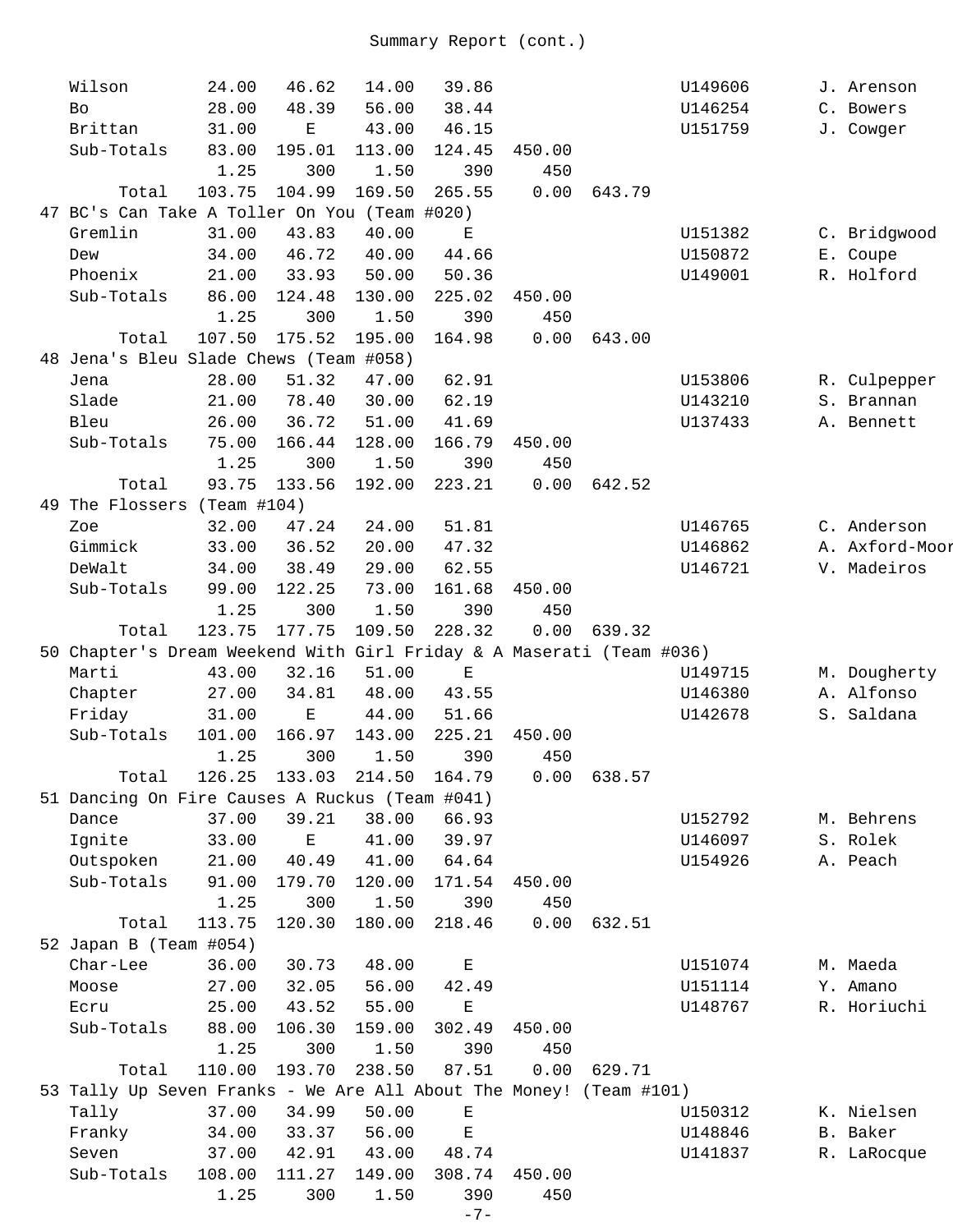| Total                                             | 135.00 | 188.73      | 223.50 | 81.26       | 0.00   | 628.49 |         |         |                |
|---------------------------------------------------|--------|-------------|--------|-------------|--------|--------|---------|---------|----------------|
| 54 Burst Kelvin Mari (Team #030)                  |        |             |        |             |        |        |         |         |                |
| <b>Burst</b>                                      | 27.00  | 27.29       | 57.00  | $\mathbf E$ |        |        | U152364 |         | T. Smorch      |
| Mari                                              | 23.00  | 43.99       | 11.00  | 51.80       |        |        | U154599 |         | J. Kurlander   |
| Kelvin                                            | 29.00  | 38.74       | 48.00  | 42.53       |        |        | U146070 |         | K. Moureaux    |
| Sub-Totals                                        | 79.00  | 110.02      | 116.00 | 224.33      | 450.00 |        |         |         |                |
|                                                   | 1.25   | 300         | 1.50   | 390         | 450    |        |         |         |                |
| Total                                             | 98.75  | 189.98      | 174.00 | 165.67      | 0.00   | 628.40 |         |         |                |
| 55 The Unjudgables (Team #109)                    |        |             |        |             |        |        |         |         |                |
| Penny                                             | 39.00  | 39.25       | 50.00  | 55.40       |        |        | U145070 |         | C. Hensley     |
| Johnny B                                          | 34.00  | $\mathbf E$ | 24.00  | 50.66       |        |        | U139649 |         | J. Gauntt      |
| Baru                                              | 37.00  | $\mathbf E$ | 48.00  | 37.24       |        |        | U144873 |         | S. Josselyn    |
| Sub-Totals                                        | 110.00 | 239.25      | 122.00 | 143.30      | 450.00 |        |         |         |                |
|                                                   | 1.25   | 300         | 1.50   | 390         | 450    |        |         |         |                |
| Total                                             | 137.50 | 60.75       | 183.00 | 246.70      | 0.00   | 627.95 |         |         |                |
| 56 Causing Mayhem (Team #034)                     |        |             |        |             |        |        |         |         |                |
| Dezi                                              | 38.00  | 41.68       | 55.00  | Abs         |        |        | U146010 |         | L. Husson      |
| Brodie                                            | 41.00  | $\mathbf E$ | 12.00  | 48.95       |        |        | U153327 |         | E. Robinson    |
| Fuji                                              | 39.00  | 34.27       | 53.00  | 38.01       |        |        | U143758 |         | M. Powers      |
| Sub-Totals                                        | 118.00 | 175.95      | 120.00 | 216.96      | 450.00 |        |         |         |                |
|                                                   | 1.25   | 300         | 1.50   | 390         | 450    |        |         |         |                |
| Total                                             | 147.50 | 124.05      | 180.00 | 173.04      | 0.00   | 624.59 |         |         |                |
| 57 The Sly Wascally Wabbit (Team #107)            |        |             |        |             |        |        |         |         |                |
| Rabbit                                            | 22.00  | 43.77       | 45.00  | 53.10       |        |        | U146467 |         | R. Newman      |
| Sly                                               | 16.00  | Ε           | 19.00  | 50.56       |        |        | U152440 |         | J. Pretli      |
| Rascal                                            | 34.00  | 34.58       | 52.00  | 49.44       |        |        | U147220 |         | P. Cinotto     |
| Sub-Totals                                        | 72.00  | 178.35      | 116.00 | 153.10      | 450.00 |        |         |         |                |
|                                                   | 1.25   | 300         | 1.50   | 390         | 450    |        |         |         |                |
| Total                                             | 90.00  | 121.65      |        | 236.90      | 0.00   | 622.55 |         |         |                |
|                                                   |        |             | 174.00 |             |        |        |         |         |                |
| 58 Super Heros Unleashed (Team #097)              |        |             |        |             |        |        |         |         |                |
| Jedi St                                           | 29.00  | 33.12       | 55.00  | 41.88       |        |        | U147188 |         | J. Steinbach   |
| Hero                                              | 37.00  | 39.63       | 44.00  | 47.38       |        |        | U153777 |         | S. Nichols     |
| Venus                                             | 34.00  | 49.06       | 0.00   | $\mathbf E$ |        |        | U141293 |         | J. Sabraski    |
| Sub-Totals                                        | 100.00 | 121.81      | 99.00  | 219.26      | 450.00 |        |         |         |                |
|                                                   | 1.25   | 300         | 1.50   | 390         | 450    |        |         |         |                |
| Total                                             | 125.00 | 178.19      | 148.50 | 170.74      | 0.00   | 622.43 |         |         |                |
| 59 Swarm Of Bees (Team #098)                      |        |             |        |             |        |        |         |         |                |
| Ella                                              | 35.00  | Ε           | 51.00  | 42.06       |        |        | U152531 |         | C. Holscher    |
| Sloane Ranger                                     |        | 23.00       | 52.07  | 51.00       | Е      |        |         | U153646 | C. Hol         |
| Feist                                             | 33.00  | 33.11       | 44.00  | 49.11       |        |        | U150878 |         | V. Booth       |
| Sub-Totals                                        | 91.00  | 185.18      | 146.00 | 221.17      | 450.00 |        |         |         |                |
|                                                   | 1.25   | 300         | 1.50   | 390         | 450    |        |         |         |                |
| Total                                             | 113.75 | 114.82      | 219.00 | 168.83      | 0.00   | 616.40 |         |         |                |
| 60 Team Abby & Cayman Solve A Mystery (Team #102) |        |             |        |             |        |        |         |         |                |
| Mystery                                           | 25.00  | 30.58       | 51.00  | 41.62       |        |        | U152517 |         | A. Reinkemeyer |
| Cayman                                            | 33.00  | 38.12       | 38.00  | 35.66       |        |        | U153537 |         | N. Nance       |
| Abby                                              | 39.00  | $\mathbf E$ | 25.00  | $\mathbf E$ |        |        | U153122 |         | K. Ketner      |
| Sub-Totals                                        | 97.00  | 168.70      | 114.00 | 207.28      | 450.00 |        |         |         |                |
|                                                   | 1.25   | 300         | 1.50   | 390         | 450    |        |         |         |                |
| Total                                             | 121.25 | 131.30      | 171.00 | 182.72      | 0.00   | 606.27 |         |         |                |
| 61 Japan A And Expo (Team #053)                   |        |             |        |             |        |        |         |         |                |
| Moana                                             | 26.00  | 38.98       | 56.00  | 52.28       |        |        | U153713 |         | N. Sugimoto    |
| Angela                                            | 32.00  | $\mathbf E$ | 47.00  | 65.00       |        |        | U148736 |         | H. Satou       |
| Expo                                              | 37.00  | 46.42       | 48.00  | $\mathbf E$ |        |        | U142815 |         | W. Sommer      |
|                                                   |        |             |        | $-8-$       |        |        |         |         |                |
|                                                   |        |             |        |             |        |        |         |         |                |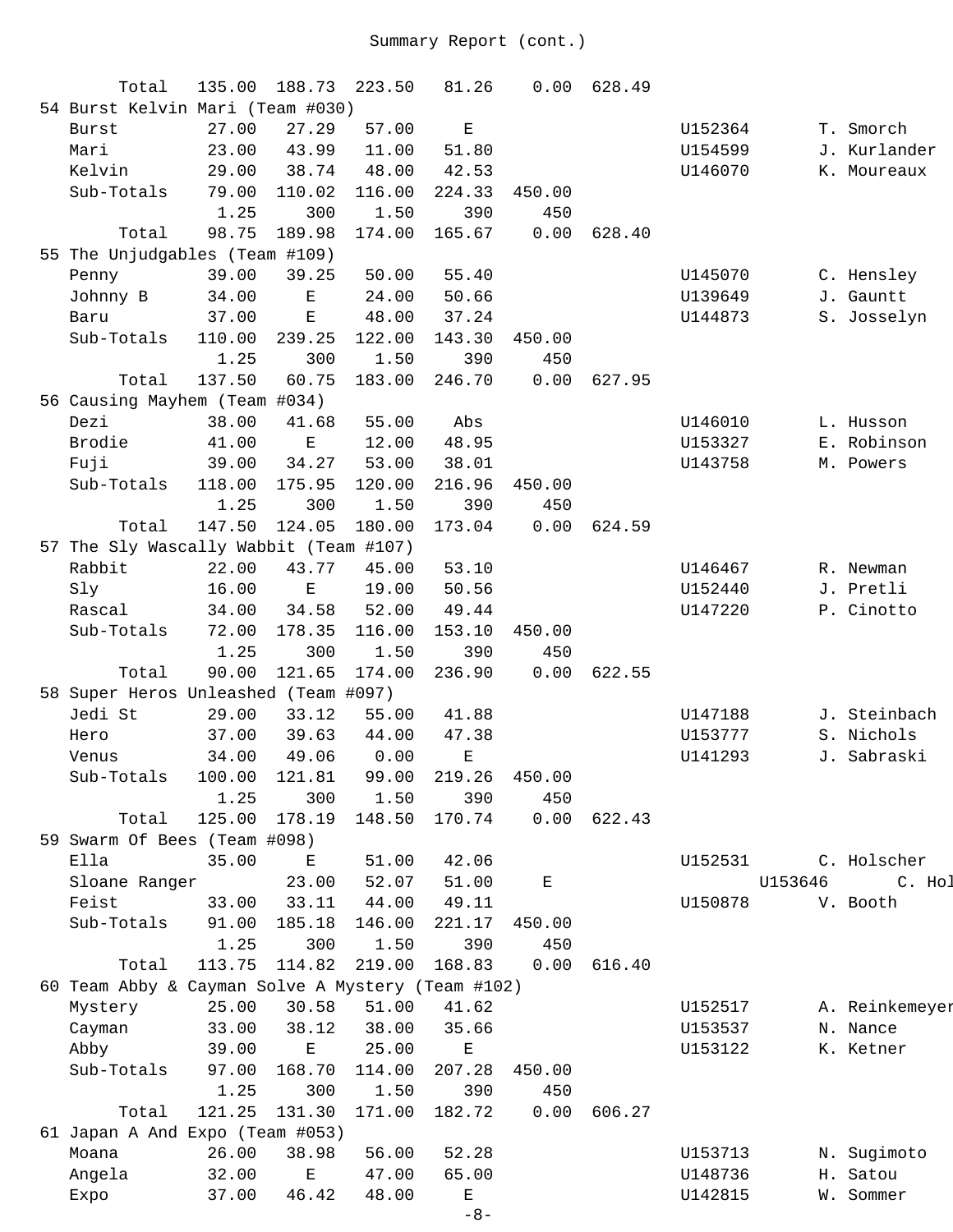| Sub-Totals                                     | 95.00  | 185.40                                                                                         | 151.00      | 247.28      | 450.00 |        |         |               |
|------------------------------------------------|--------|------------------------------------------------------------------------------------------------|-------------|-------------|--------|--------|---------|---------------|
|                                                | 1.25   | 300                                                                                            | 1.50        | 390         | 450    |        |         |               |
| Total                                          | 118.75 | 114.60                                                                                         | 226.50      | 142.72      | 0.00   | 602.57 |         |               |
| 62 A Golden, Two BCs And No BS                 |        |                                                                                                | (Team #003) |             |        |        |         |               |
| Strider                                        | 40.00  | 30.18                                                                                          | 53.00       | 47.23       |        |        | U138617 | D. Lukas      |
| Desmond                                        | 39.00  | 35.65                                                                                          | 52.00       | Е           |        |        | U146347 | D. Davis      |
| Tease                                          | 34.00  | 38.71                                                                                          | 12.00       | E           |        |        | U144633 | S. Vicary     |
| Sub-Totals                                     | 113.00 | 104.54                                                                                         | 117.00      | 307.23      | 450.00 |        |         |               |
|                                                | 1.25   | 300                                                                                            | 1.50        | 390         | 450    |        |         |               |
| Total                                          | 141.25 | 195.46                                                                                         | 175.50      | 82.77       | 0.00   | 594.98 |         |               |
| 63 Norm's Raising A Little Ruckus (Team #071)  |        |                                                                                                |             |             |        |        |         |               |
| Lagniappe                                      | 40.00  | $\mathbf{E}% _{t}\left  \mathbf{1}\right\rangle =\mathbf{1}_{t}\left  \mathbf{1}\right\rangle$ | 56.00       | 42.39       |        |        | U148236 | K. Topham     |
| Ruckus                                         | 31.00  | $\mathbf E$                                                                                    | 44.00       | 35.97       |        |        | U154746 | J. Gerhard    |
| Norm                                           | 29.00  | 29.64                                                                                          | 44.00       | Е           |        |        | U142617 | D. Rohaus     |
| Sub-Totals                                     | 100.00 | 229.64                                                                                         | 144.00      | 208.36      | 450.00 |        |         |               |
|                                                | 1.25   | 300                                                                                            | 1.50        | 390         | 450    |        |         |               |
| Total                                          | 125.00 | 70.36                                                                                          | 216.00      | 181.64      | 0.00   | 593.00 |         |               |
| 64 Herding Vermin (Team #048)                  |        |                                                                                                |             |             |        |        |         |               |
| Portia                                         | 31.00  | Е                                                                                              | 1.00        | 38.55       |        |        | U150216 | L. Galgano    |
| RingoPhire                                     | 39.00  | $\mathbf E$                                                                                    | 51.00       | 62.74       |        |        | U143499 | L. Sigman     |
| Mouse                                          | 37.00  | 37.30                                                                                          | 44.00       | 42.51       |        |        | U137641 | T. Luggiero   |
| Sub-Totals                                     | 107.00 | 237.30                                                                                         | 96.00       | 143.80      | 450.00 |        |         |               |
|                                                | 1.25   | 300                                                                                            | 1.50        | 390         | 450    |        |         |               |
| Total                                          | 133.75 | 62.70                                                                                          | 144.00      | 246.20      | 0.00   | 586.65 |         |               |
| 65 Sofa King Awesome (Team #093)               |        |                                                                                                |             |             |        |        |         |               |
| Legion                                         | 36.00  | 41.60                                                                                          | 16.00       | 40.20       |        |        | U149412 | M. Kopka      |
| Bindi Sue                                      | 36.00  | 28.61                                                                                          | 36.00       | 34.45       |        |        | U148952 | K. Miller     |
| Mint                                           | 34.00  | 45.62                                                                                          | 1.00        | $\mathbf E$ |        |        | U151815 | S. Duke       |
| Sub-Totals                                     | 106.00 | 115.83                                                                                         | 53.00       | 204.65      | 450.00 |        |         |               |
|                                                | 1.25   | 300                                                                                            | 1.50        | 390         | 450    |        |         |               |
| Total                                          | 132.50 | 184.17                                                                                         | 79.50       | 185.35      | 0.00   | 581.52 |         |               |
| 66 Stoked For The Truth About Rayn (Team #096) |        |                                                                                                |             |             |        |        |         |               |
| Truth                                          | 37.00  | 32.55                                                                                          | 43.00       | E           |        |        | U147044 | A. Carter     |
| Rayn                                           | 27.00  | $\mathbf{E}$                                                                                   | 43.00       | 50.67       |        |        | U153539 | L. Bussing    |
| Stoked                                         | 39.00  | Ε                                                                                              | 49.00       | 32.61       |        |        | A150944 | S. Ross       |
| Sub-Totals                                     | 103.00 | 232.55                                                                                         | 135.00      | 213.28      | 450.00 |        |         |               |
|                                                | 1.25   | 300                                                                                            | 1.50        | 390         | 450    |        |         |               |
| Total                                          | 128.75 | 67.45                                                                                          | 202.50      | 176.72      | 0.00   | 575.42 |         |               |
| 67 Barking B.A.D. (Team #019)                  |        |                                                                                                |             |             |        |        |         |               |
| Brazen                                         | 22.00  | Е                                                                                              | 46.00       | $\mathbf E$ |        |        | U152166 | R. Huey       |
| Denali                                         | 35.00  | 27.93                                                                                          | 55.00       | 35.90       |        |        | U145300 | J. Bonsignore |
| Athena                                         | 43.00  | $\mathbf E$                                                                                    | 29.00       | 44.15       |        |        | A150957 | M. Barry      |
| Sub-Totals                                     | 100.00 | 227.93                                                                                         | 130.00      | 210.05      | 450.00 |        |         |               |
|                                                | 1.25   | 300                                                                                            | 1.50        | 390         | 450    |        |         |               |
| Total                                          | 125.00 | 72.07                                                                                          | 195.00      | 179.95      | 0.00   | 572.02 |         |               |
| 68 Lay It On The Line (Team #061)              |        |                                                                                                |             |             |        |        |         |               |
| BAM!                                           | 33.00  | 38.20                                                                                          | 39.00       | $\mathbf E$ |        |        | U149459 | S. Levine     |
| Shazam                                         | 35.00  | Ε                                                                                              | 50.00       | 38.64       |        |        | U150195 | B. DeLaune    |
| Bob                                            | 35.00  | $\mathbf E$                                                                                    | 49.00       | 47.94       |        |        | U144232 | M. Wirant     |
| Sub-Totals                                     | 103.00 | 238.20                                                                                         | 138.00      | 216.58      | 450.00 |        |         |               |
|                                                | 1.25   | 300                                                                                            | 1.50        | 390         | 450    |        |         |               |
| Total                                          | 128.75 | 61.80                                                                                          | 207.00      | 173.42      | 0.00   | 570.97 |         |               |
| 69 All In The Family (Team #009)               |        |                                                                                                |             |             |        |        |         |               |
| CG Cinge                                       | 38.00  | 40.13                                                                                          | 42.00       | 44.13       |        |        | U150573 | G. Miholics   |
|                                                |        |                                                                                                |             | $-9-$       |        |        |         |               |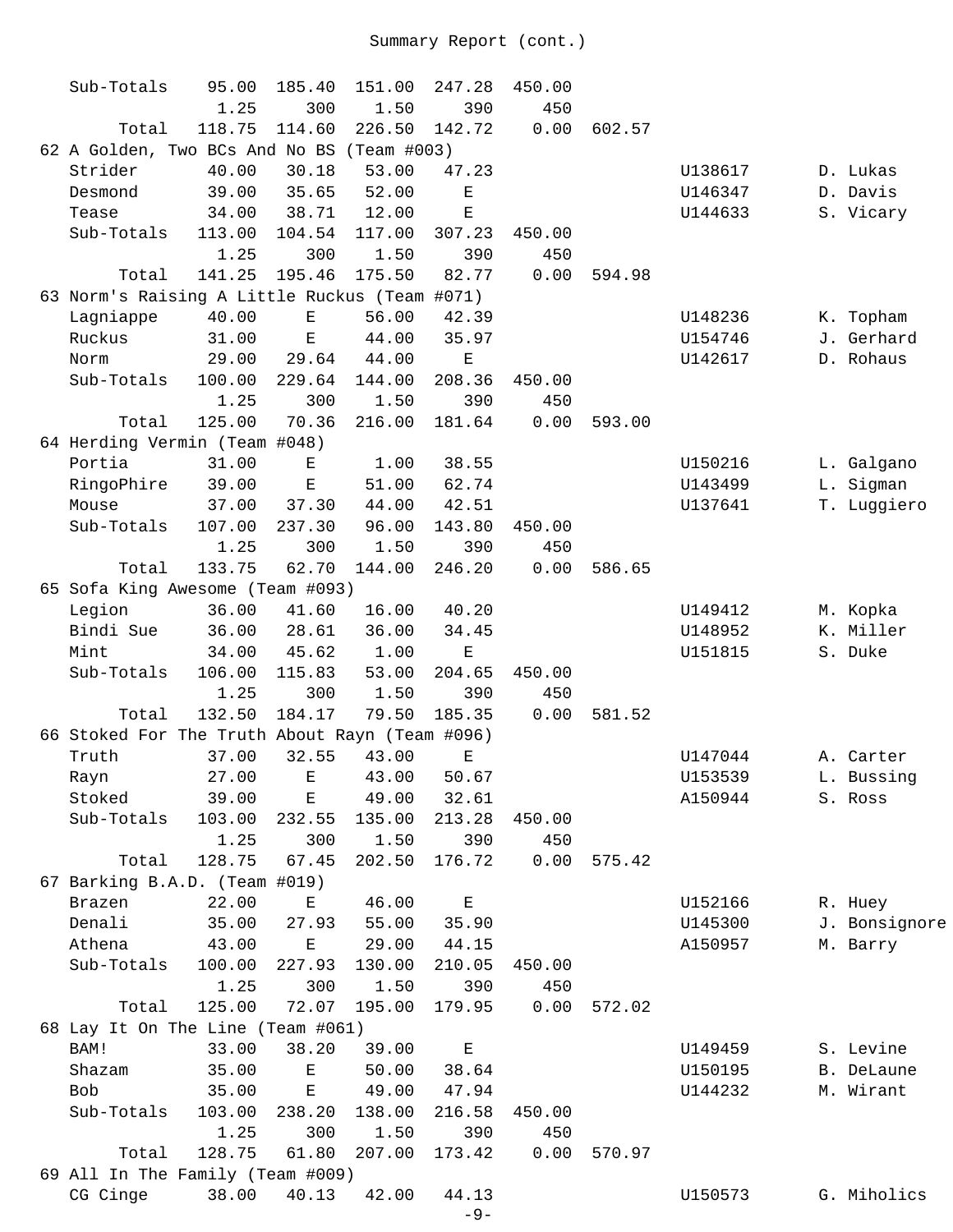| Koda        | 24.00                                                                                                                                                           | $\mathbf E$                                                                                                                                                                        | 1.00                                                                                                                                                                                             | $\mathbf E$                                                                                                                                                                                                                                                                                                                                    |                                                                                                                                                                                                                                                                                                                                                             |                                                                                                  | U155815                              |                                                                                                            | S. Harrison                                                                         |
|-------------|-----------------------------------------------------------------------------------------------------------------------------------------------------------------|------------------------------------------------------------------------------------------------------------------------------------------------------------------------------------|--------------------------------------------------------------------------------------------------------------------------------------------------------------------------------------------------|------------------------------------------------------------------------------------------------------------------------------------------------------------------------------------------------------------------------------------------------------------------------------------------------------------------------------------------------|-------------------------------------------------------------------------------------------------------------------------------------------------------------------------------------------------------------------------------------------------------------------------------------------------------------------------------------------------------------|--------------------------------------------------------------------------------------------------|--------------------------------------|------------------------------------------------------------------------------------------------------------|-------------------------------------------------------------------------------------|
| Malibu      | 41.00                                                                                                                                                           | 37.10                                                                                                                                                                              | 52.00                                                                                                                                                                                            | 47.12                                                                                                                                                                                                                                                                                                                                          |                                                                                                                                                                                                                                                                                                                                                             |                                                                                                  | U150994                              |                                                                                                            | A. Kajava                                                                           |
| Sub-Totals  | 103.00                                                                                                                                                          | 177.23                                                                                                                                                                             | 95.00                                                                                                                                                                                            | 221.25                                                                                                                                                                                                                                                                                                                                         | 450.00                                                                                                                                                                                                                                                                                                                                                      |                                                                                                  |                                      |                                                                                                            |                                                                                     |
|             | 1.25                                                                                                                                                            | 300                                                                                                                                                                                | 1.50                                                                                                                                                                                             | 390                                                                                                                                                                                                                                                                                                                                            | 450                                                                                                                                                                                                                                                                                                                                                         |                                                                                                  |                                      |                                                                                                            |                                                                                     |
| Total       | 128.75                                                                                                                                                          | 122.77                                                                                                                                                                             | 142.50                                                                                                                                                                                           | 168.75                                                                                                                                                                                                                                                                                                                                         | 0.00                                                                                                                                                                                                                                                                                                                                                        | 562.77                                                                                           |                                      |                                                                                                            |                                                                                     |
|             |                                                                                                                                                                 |                                                                                                                                                                                    |                                                                                                                                                                                                  |                                                                                                                                                                                                                                                                                                                                                |                                                                                                                                                                                                                                                                                                                                                             |                                                                                                  |                                      |                                                                                                            |                                                                                     |
| Codex       | 25.00                                                                                                                                                           | 65.55                                                                                                                                                                              | 25.00                                                                                                                                                                                            | 60.09                                                                                                                                                                                                                                                                                                                                          |                                                                                                                                                                                                                                                                                                                                                             |                                                                                                  | U146580                              | T. Roth                                                                                                    |                                                                                     |
| Capt'n Kirk | 33.00                                                                                                                                                           | Е                                                                                                                                                                                  | 51.00                                                                                                                                                                                            | $\mathbf E$                                                                                                                                                                                                                                                                                                                                    |                                                                                                                                                                                                                                                                                                                                                             |                                                                                                  | U146613                              |                                                                                                            | C. Warren                                                                           |
| Pippin      | 31.00                                                                                                                                                           | 39.15                                                                                                                                                                              | 52.00                                                                                                                                                                                            | 40.65                                                                                                                                                                                                                                                                                                                                          |                                                                                                                                                                                                                                                                                                                                                             |                                                                                                  | U148838                              | L. Zich                                                                                                    |                                                                                     |
| Sub-Totals  | 89.00                                                                                                                                                           | 204.70                                                                                                                                                                             | 128.00                                                                                                                                                                                           | 230.74                                                                                                                                                                                                                                                                                                                                         | 450.00                                                                                                                                                                                                                                                                                                                                                      |                                                                                                  |                                      |                                                                                                            |                                                                                     |
|             | 1.25                                                                                                                                                            | 300                                                                                                                                                                                | 1.50                                                                                                                                                                                             | 390                                                                                                                                                                                                                                                                                                                                            | 450                                                                                                                                                                                                                                                                                                                                                         |                                                                                                  |                                      |                                                                                                            |                                                                                     |
| Total       | 111.25                                                                                                                                                          | 95.30                                                                                                                                                                              | 192.00                                                                                                                                                                                           | 159.26                                                                                                                                                                                                                                                                                                                                         | 0.00                                                                                                                                                                                                                                                                                                                                                        | 557.81                                                                                           |                                      |                                                                                                            |                                                                                     |
|             |                                                                                                                                                                 |                                                                                                                                                                                    |                                                                                                                                                                                                  |                                                                                                                                                                                                                                                                                                                                                |                                                                                                                                                                                                                                                                                                                                                             |                                                                                                  |                                      |                                                                                                            |                                                                                     |
| Cinder      | 21.00                                                                                                                                                           | 46.73                                                                                                                                                                              | 24.00                                                                                                                                                                                            | 42.34                                                                                                                                                                                                                                                                                                                                          |                                                                                                                                                                                                                                                                                                                                                             |                                                                                                  | U153266                              |                                                                                                            | K. Rogers                                                                           |
| EPI         | 37.00                                                                                                                                                           | 31.30                                                                                                                                                                              | 34.00                                                                                                                                                                                            | $\mathbf E$                                                                                                                                                                                                                                                                                                                                    |                                                                                                                                                                                                                                                                                                                                                             |                                                                                                  | U149033                              |                                                                                                            | K. Barton                                                                           |
| Anthem      | 40.00                                                                                                                                                           | Е                                                                                                                                                                                  | 44.00                                                                                                                                                                                            | 57.71                                                                                                                                                                                                                                                                                                                                          |                                                                                                                                                                                                                                                                                                                                                             |                                                                                                  |                                      |                                                                                                            | D. Lombard                                                                          |
|             |                                                                                                                                                                 |                                                                                                                                                                                    |                                                                                                                                                                                                  |                                                                                                                                                                                                                                                                                                                                                |                                                                                                                                                                                                                                                                                                                                                             |                                                                                                  |                                      |                                                                                                            |                                                                                     |
|             |                                                                                                                                                                 |                                                                                                                                                                                    |                                                                                                                                                                                                  |                                                                                                                                                                                                                                                                                                                                                |                                                                                                                                                                                                                                                                                                                                                             |                                                                                                  |                                      |                                                                                                            |                                                                                     |
|             |                                                                                                                                                                 |                                                                                                                                                                                    |                                                                                                                                                                                                  |                                                                                                                                                                                                                                                                                                                                                |                                                                                                                                                                                                                                                                                                                                                             |                                                                                                  |                                      |                                                                                                            |                                                                                     |
|             |                                                                                                                                                                 |                                                                                                                                                                                    |                                                                                                                                                                                                  |                                                                                                                                                                                                                                                                                                                                                |                                                                                                                                                                                                                                                                                                                                                             |                                                                                                  |                                      |                                                                                                            |                                                                                     |
|             |                                                                                                                                                                 |                                                                                                                                                                                    |                                                                                                                                                                                                  |                                                                                                                                                                                                                                                                                                                                                |                                                                                                                                                                                                                                                                                                                                                             |                                                                                                  |                                      |                                                                                                            |                                                                                     |
|             |                                                                                                                                                                 |                                                                                                                                                                                    |                                                                                                                                                                                                  |                                                                                                                                                                                                                                                                                                                                                |                                                                                                                                                                                                                                                                                                                                                             |                                                                                                  |                                      |                                                                                                            |                                                                                     |
|             |                                                                                                                                                                 |                                                                                                                                                                                    |                                                                                                                                                                                                  |                                                                                                                                                                                                                                                                                                                                                |                                                                                                                                                                                                                                                                                                                                                             |                                                                                                  |                                      |                                                                                                            |                                                                                     |
|             |                                                                                                                                                                 |                                                                                                                                                                                    |                                                                                                                                                                                                  |                                                                                                                                                                                                                                                                                                                                                |                                                                                                                                                                                                                                                                                                                                                             |                                                                                                  |                                      |                                                                                                            |                                                                                     |
|             |                                                                                                                                                                 |                                                                                                                                                                                    |                                                                                                                                                                                                  |                                                                                                                                                                                                                                                                                                                                                |                                                                                                                                                                                                                                                                                                                                                             |                                                                                                  |                                      |                                                                                                            |                                                                                     |
|             |                                                                                                                                                                 |                                                                                                                                                                                    |                                                                                                                                                                                                  |                                                                                                                                                                                                                                                                                                                                                |                                                                                                                                                                                                                                                                                                                                                             |                                                                                                  |                                      |                                                                                                            |                                                                                     |
|             |                                                                                                                                                                 |                                                                                                                                                                                    |                                                                                                                                                                                                  |                                                                                                                                                                                                                                                                                                                                                |                                                                                                                                                                                                                                                                                                                                                             |                                                                                                  |                                      |                                                                                                            |                                                                                     |
|             |                                                                                                                                                                 |                                                                                                                                                                                    |                                                                                                                                                                                                  |                                                                                                                                                                                                                                                                                                                                                |                                                                                                                                                                                                                                                                                                                                                             |                                                                                                  |                                      |                                                                                                            |                                                                                     |
|             |                                                                                                                                                                 |                                                                                                                                                                                    |                                                                                                                                                                                                  |                                                                                                                                                                                                                                                                                                                                                |                                                                                                                                                                                                                                                                                                                                                             |                                                                                                  |                                      |                                                                                                            |                                                                                     |
|             |                                                                                                                                                                 |                                                                                                                                                                                    |                                                                                                                                                                                                  |                                                                                                                                                                                                                                                                                                                                                |                                                                                                                                                                                                                                                                                                                                                             |                                                                                                  |                                      |                                                                                                            |                                                                                     |
|             |                                                                                                                                                                 |                                                                                                                                                                                    |                                                                                                                                                                                                  |                                                                                                                                                                                                                                                                                                                                                |                                                                                                                                                                                                                                                                                                                                                             |                                                                                                  |                                      |                                                                                                            |                                                                                     |
|             |                                                                                                                                                                 |                                                                                                                                                                                    |                                                                                                                                                                                                  |                                                                                                                                                                                                                                                                                                                                                |                                                                                                                                                                                                                                                                                                                                                             |                                                                                                  |                                      |                                                                                                            |                                                                                     |
|             |                                                                                                                                                                 |                                                                                                                                                                                    |                                                                                                                                                                                                  |                                                                                                                                                                                                                                                                                                                                                |                                                                                                                                                                                                                                                                                                                                                             |                                                                                                  |                                      |                                                                                                            |                                                                                     |
|             |                                                                                                                                                                 |                                                                                                                                                                                    |                                                                                                                                                                                                  |                                                                                                                                                                                                                                                                                                                                                |                                                                                                                                                                                                                                                                                                                                                             |                                                                                                  |                                      |                                                                                                            |                                                                                     |
|             |                                                                                                                                                                 |                                                                                                                                                                                    |                                                                                                                                                                                                  |                                                                                                                                                                                                                                                                                                                                                |                                                                                                                                                                                                                                                                                                                                                             |                                                                                                  |                                      |                                                                                                            |                                                                                     |
|             |                                                                                                                                                                 |                                                                                                                                                                                    |                                                                                                                                                                                                  |                                                                                                                                                                                                                                                                                                                                                |                                                                                                                                                                                                                                                                                                                                                             |                                                                                                  |                                      |                                                                                                            | A. Abbott                                                                           |
|             |                                                                                                                                                                 |                                                                                                                                                                                    |                                                                                                                                                                                                  |                                                                                                                                                                                                                                                                                                                                                |                                                                                                                                                                                                                                                                                                                                                             |                                                                                                  |                                      |                                                                                                            |                                                                                     |
|             |                                                                                                                                                                 |                                                                                                                                                                                    |                                                                                                                                                                                                  |                                                                                                                                                                                                                                                                                                                                                |                                                                                                                                                                                                                                                                                                                                                             |                                                                                                  |                                      |                                                                                                            | R. Marquez                                                                          |
|             |                                                                                                                                                                 |                                                                                                                                                                                    |                                                                                                                                                                                                  |                                                                                                                                                                                                                                                                                                                                                |                                                                                                                                                                                                                                                                                                                                                             |                                                                                                  |                                      |                                                                                                            |                                                                                     |
|             | 1.25                                                                                                                                                            |                                                                                                                                                                                    | 1.50                                                                                                                                                                                             |                                                                                                                                                                                                                                                                                                                                                |                                                                                                                                                                                                                                                                                                                                                             |                                                                                                  |                                      |                                                                                                            |                                                                                     |
| Total       |                                                                                                                                                                 |                                                                                                                                                                                    |                                                                                                                                                                                                  |                                                                                                                                                                                                                                                                                                                                                |                                                                                                                                                                                                                                                                                                                                                             |                                                                                                  |                                      |                                                                                                            |                                                                                     |
|             |                                                                                                                                                                 |                                                                                                                                                                                    |                                                                                                                                                                                                  |                                                                                                                                                                                                                                                                                                                                                |                                                                                                                                                                                                                                                                                                                                                             |                                                                                                  |                                      |                                                                                                            |                                                                                     |
| Sky         | 30.00                                                                                                                                                           | 41.69                                                                                                                                                                              | 38.00                                                                                                                                                                                            | 53.88                                                                                                                                                                                                                                                                                                                                          |                                                                                                                                                                                                                                                                                                                                                             |                                                                                                  | U154142                              |                                                                                                            | D. McBride                                                                          |
| Player      | 26.00                                                                                                                                                           | 40.93                                                                                                                                                                              | 12.00                                                                                                                                                                                            | 43.76                                                                                                                                                                                                                                                                                                                                          |                                                                                                                                                                                                                                                                                                                                                             |                                                                                                  | U155463                              | L. Cope                                                                                                    |                                                                                     |
| Streak      | 39.00                                                                                                                                                           | $\mathbf E$                                                                                                                                                                        | 42.00                                                                                                                                                                                            | $\mathbf E$                                                                                                                                                                                                                                                                                                                                    |                                                                                                                                                                                                                                                                                                                                                             |                                                                                                  | U147969                              |                                                                                                            | B. Schaezler                                                                        |
| Sub-Totals  | 95.00                                                                                                                                                           | 182.62                                                                                                                                                                             | 92.00                                                                                                                                                                                            | 227.64                                                                                                                                                                                                                                                                                                                                         | 450.00                                                                                                                                                                                                                                                                                                                                                      |                                                                                                  |                                      |                                                                                                            |                                                                                     |
|             | 1.25                                                                                                                                                            | 300                                                                                                                                                                                | 1.50                                                                                                                                                                                             | 390                                                                                                                                                                                                                                                                                                                                            | 450                                                                                                                                                                                                                                                                                                                                                         |                                                                                                  |                                      |                                                                                                            |                                                                                     |
| Total       | 118.75                                                                                                                                                          | 117.38                                                                                                                                                                             | 138.00                                                                                                                                                                                           | 162.36                                                                                                                                                                                                                                                                                                                                         | 0.00                                                                                                                                                                                                                                                                                                                                                        | 536.49                                                                                           |                                      |                                                                                                            |                                                                                     |
|             |                                                                                                                                                                 |                                                                                                                                                                                    |                                                                                                                                                                                                  |                                                                                                                                                                                                                                                                                                                                                |                                                                                                                                                                                                                                                                                                                                                             |                                                                                                  |                                      |                                                                                                            |                                                                                     |
| Alex        | 24.00                                                                                                                                                           | 32.45                                                                                                                                                                              | 43.00                                                                                                                                                                                            | 50.26                                                                                                                                                                                                                                                                                                                                          |                                                                                                                                                                                                                                                                                                                                                             |                                                                                                  | U150186                              | E. James                                                                                                   |                                                                                     |
| Shiver      | 28.00                                                                                                                                                           | $\mathbf E$                                                                                                                                                                        | 8.00                                                                                                                                                                                             | $\mathbf E$                                                                                                                                                                                                                                                                                                                                    |                                                                                                                                                                                                                                                                                                                                                             |                                                                                                  | A147946                              | N. Hall                                                                                                    |                                                                                     |
| Elvis       | 27.00                                                                                                                                                           | 38.77                                                                                                                                                                              | 46.00                                                                                                                                                                                            | 47.01                                                                                                                                                                                                                                                                                                                                          |                                                                                                                                                                                                                                                                                                                                                             |                                                                                                  | U149194                              | T. Horn                                                                                                    |                                                                                     |
| Sub-Totals  | 79.00                                                                                                                                                           | 171.22                                                                                                                                                                             | 97.00                                                                                                                                                                                            | 227.27                                                                                                                                                                                                                                                                                                                                         | 450.00                                                                                                                                                                                                                                                                                                                                                      |                                                                                                  |                                      |                                                                                                            |                                                                                     |
|             | 1.25                                                                                                                                                            | 300                                                                                                                                                                                | 1.50                                                                                                                                                                                             | 390                                                                                                                                                                                                                                                                                                                                            | 450                                                                                                                                                                                                                                                                                                                                                         |                                                                                                  |                                      |                                                                                                            |                                                                                     |
| Total       | 98.75                                                                                                                                                           | 128.78                                                                                                                                                                             | 145.50                                                                                                                                                                                           | 162.73                                                                                                                                                                                                                                                                                                                                         | 0.00                                                                                                                                                                                                                                                                                                                                                        | 535.76                                                                                           |                                      |                                                                                                            |                                                                                     |
|             |                                                                                                                                                                 |                                                                                                                                                                                    |                                                                                                                                                                                                  | $-10-$                                                                                                                                                                                                                                                                                                                                         |                                                                                                                                                                                                                                                                                                                                                             |                                                                                                  |                                      |                                                                                                            |                                                                                     |
|             | Sub-Totals<br>Total<br>Coco<br>Terra<br>Indi<br>Sub-Totals<br>Total<br>Tease<br>Stun<br>Jedi So<br>Sub-Totals<br>Total<br>Flair<br>Fate<br>Jetter<br>Sub-Totals | 98.00<br>1.25<br>122.50<br>27.00<br>34.00<br>27.00<br>88.00<br>1.25<br>110.00<br>36.00<br>36.00<br>37.00<br>109.00<br>1.25<br>136.25<br>28.00<br>29.00<br>40.00<br>97.00<br>121.25 | 178.03<br>300<br>121.97<br>62.30<br>38.32<br>$\mathbf E$<br>200.62<br>300<br>99.38<br>40.95<br>Е<br>29.48<br>170.43<br>300<br>129.57<br>39.75<br>45.94<br>$\mathbf E$<br>185.69<br>300<br>114.31 | 70 Boys Just Wanna Have Fun (Team #025)<br>71 All American Shelties (Team #008)<br>102.00<br>1.50<br>153.00<br>35.00<br>52.00<br>24.00<br>111.00<br>1.50<br>166.50<br>39.00<br>50.00<br>41.00<br>130.00<br>1.50<br>195.00<br>74 Victorious Secret (Team #111)<br>9.00<br>34.00<br>45.00<br>88.00<br>132.00<br>76 Red, Black & Blue (Team #082) | 230.05<br>390<br>159.95<br>72 2 Perfect 10s & A Sweet 16 (Team #002)<br>$\mathbf E$<br>42.92<br>37.95<br>210.87<br>390<br>179.13<br>73 A Stunning Jedi Teased Me (Team #005)<br>46.70<br>$\mathbf E$<br>$\mathbf E$<br>306.70<br>390<br>83.30<br>$\mathbf E$<br>47.08<br>41.20<br>218.28<br>390<br>171.72<br>75 Player Streaking Across The Sky (Team #078) | 450.00<br>450<br>0.00<br>450.00<br>450<br>0.00<br>450.00<br>450<br>0.00<br>450.00<br>450<br>0.00 | 557.42<br>555.01<br>544.12<br>539.28 | U152266<br>U153229<br>U153263<br>U153878<br>U152832<br>U143891<br>U154050<br>U151760<br>U151033<br>U145353 | B. Bolger<br>K. Lai<br>C. Brew<br>J. Gerhard<br>M. Sheard<br>K. Solberg<br>J. Yates |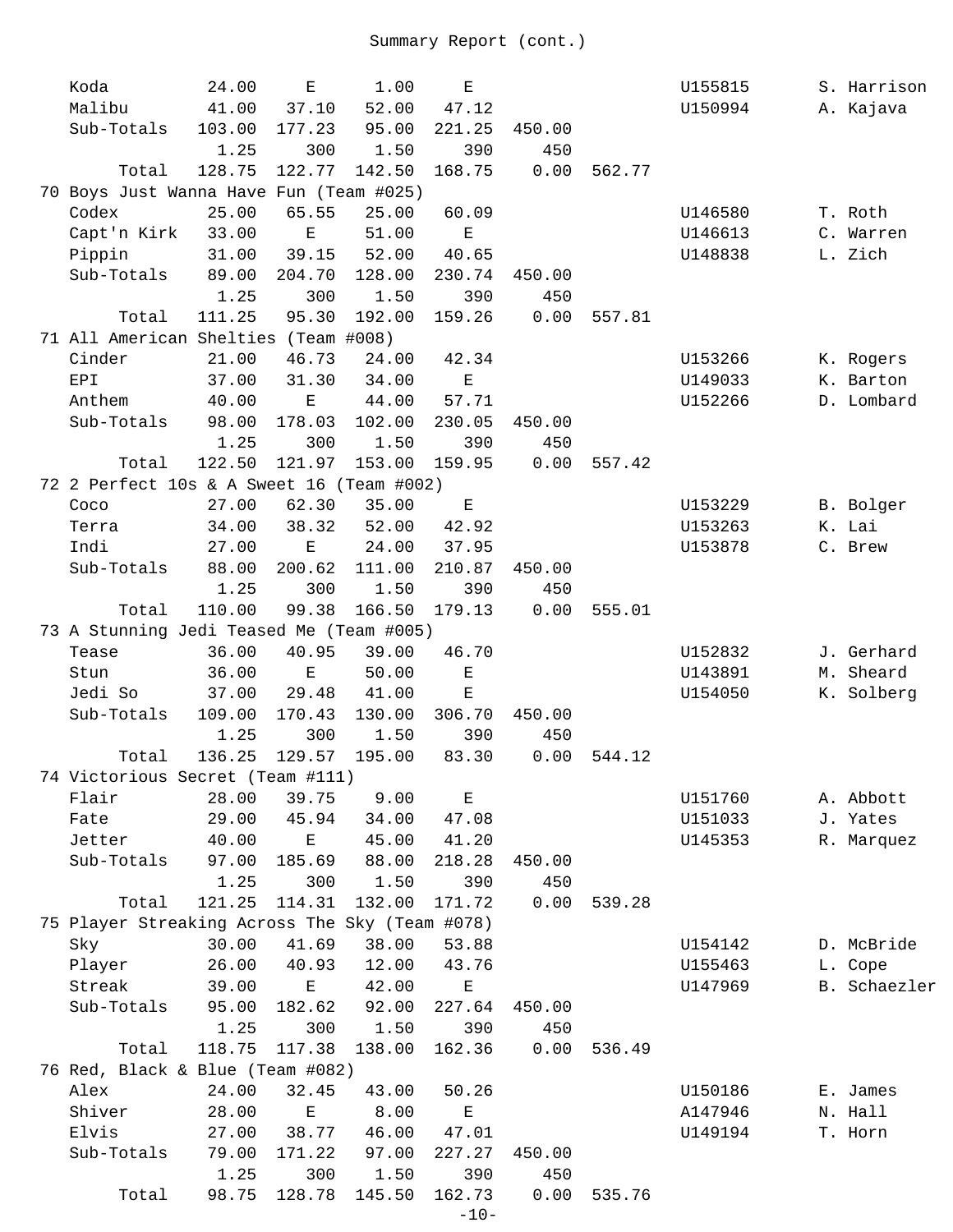| 77 Celebrating The Journey With Fixx (Team #035) |        |                                                                                                |        |                                                                                                |        |               |         |              |
|--------------------------------------------------|--------|------------------------------------------------------------------------------------------------|--------|------------------------------------------------------------------------------------------------|--------|---------------|---------|--------------|
| Journey                                          | 35.00  | $\mathbf E$                                                                                    | 56.00  | $\mathbf{E}% _{t}\left  \mathbf{1}\right\rangle =\mathbf{1}_{t}\left  \mathbf{1}\right\rangle$ |        |               | U151621 | A. Petrochko |
| Fixx                                             | 32.00  | Abs                                                                                            | Abs    | 52.12                                                                                          |        |               | U139696 | R. Huey      |
| Celebrate                                        | 36.00  | 26.30                                                                                          | 55.00  | 44.76                                                                                          |        |               | U150280 | S. Loos      |
| Sub-Totals                                       | 103.00 | 226.30                                                                                         | 111.00 | 226.88                                                                                         | 450.00 |               |         |              |
|                                                  | 1.25   | 300                                                                                            | 1.50   | 390                                                                                            | 450    |               |         |              |
| Total                                            | 128.75 | 73.70                                                                                          | 166.50 | 163.12                                                                                         | 0.00   | 532.07        |         |              |
| 78 The Stanley Cup Champions (Team #108)         |        |                                                                                                |        |                                                                                                |        |               |         |              |
| Ripley                                           | 32.00  | 43.64                                                                                          | 50.00  | $\mathbf E$                                                                                    |        |               | U146910 | L. Harper    |
| Simon                                            | 24.00  | Е                                                                                              | 51.00  | 43.93                                                                                          |        |               | U145299 | C. Zangrilli |
| Misty                                            | 38.00  | $\mathbf E$                                                                                    | 16.00  | 37.92                                                                                          |        |               | U144965 | P. Cinotto   |
| Sub-Totals                                       | 94.00  | 243.64                                                                                         | 117.00 | 211.85                                                                                         | 450.00 |               |         |              |
|                                                  | 1.25   | 300                                                                                            | 1.50   | 390                                                                                            | 450    |               |         |              |
| Total                                            | 117.50 | 56.36                                                                                          | 175.50 | 178.15                                                                                         | 0.00   | 527.51        |         |              |
| 79 Just Havin' Fun (Team #059)                   |        |                                                                                                |        |                                                                                                |        |               |         |              |
| Fia                                              | 45.00  | Ε                                                                                              | 51.00  | $\mathbf E$                                                                                    |        |               | U148140 | C. Holm      |
| Gracie                                           | 22.00  | Е                                                                                              | 52.00  | 47.06                                                                                          |        |               | U140628 | E. Zieske    |
| Cheeky                                           | 39.00  | $\mathbf{E}% _{t}\left  \mathbf{1}\right\rangle =\mathbf{1}_{t}\left  \mathbf{1}\right\rangle$ | 56.00  | 57.94                                                                                          |        |               | A153582 | M. Francis   |
| Sub-Totals                                       | 106.00 | 300.00                                                                                         | 159.00 | 235.00                                                                                         | 450.00 |               |         |              |
|                                                  | 1.25   | 300                                                                                            | 1.50   | 390                                                                                            | 450    |               |         |              |
| Total                                            | 132.50 | 0.00                                                                                           | 238.50 | 155.00                                                                                         | 0.00   | 526.00        |         |              |
| 80 Crazy Hair, Don't Care! (Team #039)           |        |                                                                                                |        |                                                                                                |        |               |         |              |
| Hasten                                           | 25.00  | 39.39                                                                                          | 42.00  | $\mathbf E$                                                                                    |        |               | U138041 | T. Whitfield |
| Friday                                           | 23.00  | 39.36                                                                                          | 50.00  | 55.48                                                                                          |        |               | U139348 | C. McClernon |
| Squirrel                                         | 37.00  | 40.28                                                                                          | 16.00  | Ε                                                                                              |        |               | U150068 | K. Gloor     |
| Sub-Totals                                       | 85.00  | 119.03                                                                                         | 108.00 | 315.48                                                                                         | 450.00 |               |         |              |
|                                                  | 1.25   | 300                                                                                            | 1.50   | 390                                                                                            | 450    |               |         |              |
| Total                                            | 106.25 | 180.97                                                                                         | 162.00 | 74.52                                                                                          | 0.00   | 523.74        |         |              |
| 81 Merles Gone Wild (Team #067)                  |        |                                                                                                |        |                                                                                                |        |               |         |              |
| Tine                                             | 37.00  | 57.36                                                                                          | 43.00  | 58.16                                                                                          |        |               | U149290 | R. Koeske    |
| Nuddge                                           | 21.00  | 39.31                                                                                          | 12.00  | $\mathbf E$                                                                                    |        |               | U151217 | D. Smith     |
| Jaxon                                            | 21.00  | 45.00                                                                                          | 29.00  | 63.41                                                                                          |        |               | U154918 | R. Kalmanson |
| Sub-Totals                                       | 79.00  | 141.67                                                                                         | 84.00  | 251.57                                                                                         | 450.00 |               |         |              |
|                                                  | 1.25   | 300                                                                                            | 1.50   | 390                                                                                            | 450    |               |         |              |
| Total                                            |        | 98.75 158.33 126.00 138.43                                                                     |        |                                                                                                |        | $0.00$ 521.51 |         |              |
| 82 Play, Slay, And Conquer The Day (Team #077)   |        |                                                                                                |        |                                                                                                |        |               |         |              |
| Vim                                              | 38.00  | 27.42                                                                                          | 25.00  | 39.13                                                                                          |        |               | U152147 | K. Terrill   |
| Joss                                             | 38.00  | 27.29                                                                                          | 25.00  | $\mathbf{E}% _{0}$                                                                             |        |               | U147477 | L. Johns     |
| Racer                                            | 37.00  | 32.77                                                                                          | 1.00   | $\mathbf E$                                                                                    |        |               | U148655 | B. Ambruzs   |
| Sub-Totals                                       | 113.00 | 87.48                                                                                          | 51.00  | 299.13                                                                                         | 450.00 |               |         |              |
|                                                  | 1.25   | 300                                                                                            | 1.50   | 390                                                                                            | 450    |               |         |              |
| Total                                            | 141.25 | 212.52                                                                                         | 76.50  | 90.87                                                                                          | 0.00   | 521.14        |         |              |
| 83 Knowing The Goings (Team #060)                |        |                                                                                                |        |                                                                                                |        |               |         |              |
| Fever                                            | 43.00  | 39.88                                                                                          | 56.00  | Е                                                                                              |        |               | U151775 | S. Westcott  |
| Bang                                             | 27.00  | 33.51                                                                                          | 16.00  | $\mathbf{E}% _{0}$                                                                             |        |               | U154717 | M. Martimo   |
| Knack                                            | 24.00  | 31.72                                                                                          | 1.00   | 32.80                                                                                          |        |               | U149452 | S. Dos       |
| Sub-Totals                                       | 94.00  | 105.11                                                                                         | 73.00  | 292.80                                                                                         | 450.00 |               |         |              |
|                                                  | 1.25   | 300                                                                                            | 1.50   | 390                                                                                            | 450    |               |         |              |
| Total                                            | 117.50 | 194.89                                                                                         | 109.50 | 97.20                                                                                          | 0.00   | 519.09        |         |              |
| 84 Zero Fox Given (Team #119)                    |        |                                                                                                |        |                                                                                                |        |               |         |              |
| Banshee                                          | 46.00  | 34.68                                                                                          | 31.00  | Е                                                                                              |        |               | U151501 | K. Miller    |
| Peat                                             | 43.00  | $\mathbf{E}$ and $\mathbf{E}$                                                                  | 12.00  | 43.86                                                                                          |        |               | U146409 | S. Duke      |
| Ziggy Marley 33.00                               |        | 29.87                                                                                          | 52.00  | Е                                                                                              |        |               | U150568 | L. Jacobs    |
| Sub-Totals                                       | 122.00 | 164.55                                                                                         | 95.00  | 303.86                                                                                         | 450.00 |               |         |              |
|                                                  |        |                                                                                                |        |                                                                                                |        |               |         |              |

```
-11-
```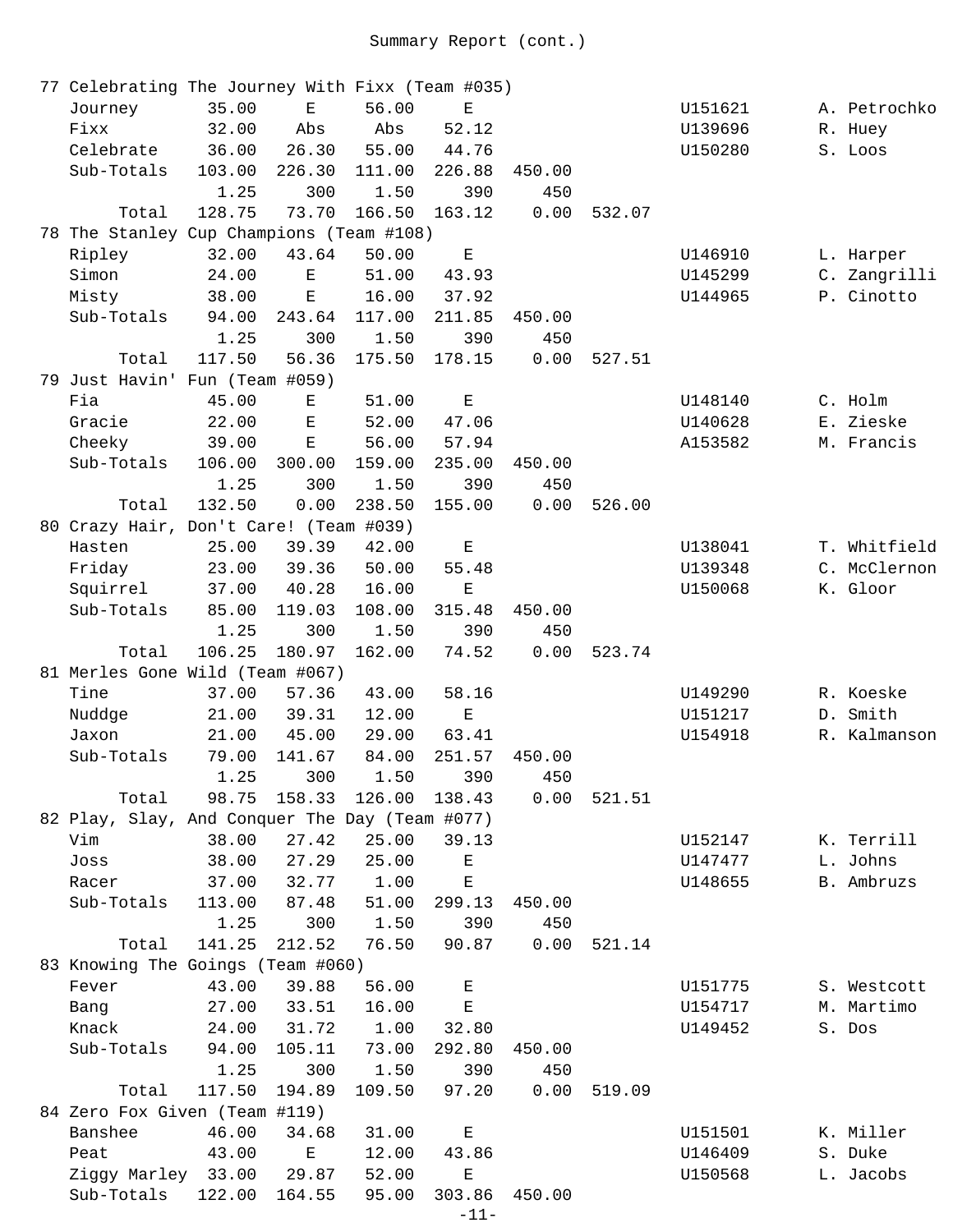|                                                          | 1.25   | 300                                                                                            | 1.50   | 390         | 450    |        |         |         |               |
|----------------------------------------------------------|--------|------------------------------------------------------------------------------------------------|--------|-------------|--------|--------|---------|---------|---------------|
| Total                                                    | 152.50 | 135.45                                                                                         | 142.50 | 86.14       | 0.00   | 516.59 |         |         |               |
| 85 Anubis Clips Himself Some Better Cheddars (Team #011) |        |                                                                                                |        |             |        |        |         |         |               |
| Better Cheddar                                           |        | 27.00                                                                                          | Abs    | 42.00       | 80.92  |        |         | U152024 | A. Gar        |
| Clip                                                     | 25.00  | $\mathbf E$                                                                                    | 1.00   | 41.34       |        |        | U153521 |         | R. Sutherland |
| Anubis                                                   | 34.00  | 45.76                                                                                          | 48.00  | 52.10       |        |        | U813532 |         | K. Almasy     |
| Sub-Totals                                               | 86.00  | 245.76                                                                                         | 91.00  | 174.36      | 450.00 |        |         |         |               |
|                                                          | 1.25   | 300                                                                                            | 1.50   | 390         | 450    |        |         |         |               |
| Total                                                    | 107.50 | 54.24                                                                                          | 136.50 | 215.64      | 0.00   | 513.88 |         |         |               |
| 86 I Heard Ewe (Team #051)                               |        |                                                                                                |        |             |        |        |         |         |               |
| Nakoma                                                   | 18.00  | Е                                                                                              | 43.00  | Е           |        |        | U139969 |         | B. Anderson   |
| Zipper                                                   | 22.00  | 31.68                                                                                          | 43.00  | 41.99       |        |        | U146897 |         | S. Melko      |
| Amp H                                                    | 24.00  | $\mathbf{E}% _{t}\left  \mathbf{1}\right\rangle =\mathbf{1}_{t}\left  \mathbf{1}\right\rangle$ | 43.00  | 46.12       |        |        | U150478 |         | S. Hughes     |
| Sub-Totals                                               | 64.00  | 231.68                                                                                         | 129.00 | 218.11      | 450.00 |        |         |         |               |
|                                                          | 1.25   | 300                                                                                            | 1.50   | 390         | 450    |        |         |         |               |
| Total                                                    | 80.00  | 68.32                                                                                          | 193.50 | 171.89      | 0.00   | 513.71 |         |         |               |
| 87 Rocky & Kona Get their Groovee On (Team #087)         |        |                                                                                                |        |             |        |        |         |         |               |
| Rocky                                                    | 29.00  | 26.51                                                                                          | 58.00  | 32.67       |        |        | U151724 |         | R. Carlson    |
| Kona                                                     | 25.00  | $\mathbf E$                                                                                    | 41.00  | 57.80       |        |        | U140026 |         | J. Losey      |
| Groovee                                                  | 36.00  | Abs                                                                                            | Abs    | Ε           |        |        | U153379 |         | V. Duff       |
| Sub-Totals                                               | 90.00  | 226.51                                                                                         | 99.00  | 220.47      | 450.00 |        |         |         |               |
|                                                          | 1.25   | 300                                                                                            | 1.50   | 390         | 450    |        |         |         |               |
|                                                          |        |                                                                                                |        |             |        |        |         |         |               |
| Total                                                    | 112.50 | 73.49                                                                                          | 148.50 | 169.53      | 0.00   | 504.02 |         |         |               |
| 88 Relatives Keeping Score (Team #084)                   |        |                                                                                                |        |             |        |        |         |         |               |
| Drogon                                                   | 37.00  | $\mathbf E$                                                                                    | 1.00   | $\mathbf E$ |        |        | U151508 |         | E. Ampleford  |
| Score                                                    | 25.00  | $\mathbf E$                                                                                    | 51.00  | 40.49       |        |        | U151384 |         | R. Thrift     |
| Damuraz                                                  | 31.00  | 27.00                                                                                          | 39.00  | 41.66       |        |        | U147255 |         | M. Speagle    |
| Sub-Totals                                               | 93.00  | 227.00                                                                                         | 91.00  | 212.15      | 450.00 |        |         |         |               |
|                                                          | 1.25   | 300                                                                                            | 1.50   | 390         | 450    |        |         |         |               |
| Total                                                    | 116.25 | 73.00                                                                                          | 136.50 | 177.85      | 0.00   | 503.60 |         |         |               |
| 89 Bordered By Gold (Team #024)                          |        |                                                                                                |        |             |        |        |         |         |               |
| 'NSync                                                   | 32.00  | $\mathbf E$                                                                                    | 25.00  | $\mathbf E$ |        |        | A154847 |         | S. Schmitter  |
| Twist                                                    | 40.00  | $\mathbf E$                                                                                    | 55.00  | 40.71       |        |        | U147501 |         | C. Skinner    |
| Artie Ross 31.00 E                                       |        |                                                                                                |        | 51.00 43.26 |        |        | U155757 |         | L. Rose       |
| Sub-Totals                                               | 103.00 | 300.00                                                                                         | 131.00 | 213.97      | 450.00 |        |         |         |               |
|                                                          | 1.25   | 300                                                                                            | 1.50   | 390         | 450    |        |         |         |               |
| Total                                                    | 128.75 | 0.00                                                                                           | 196.50 | 176.03      | 0.00   | 501.28 |         |         |               |
| 90 Shadows Of That Motown Tempo (Team #090)              |        |                                                                                                |        |             |        |        |         |         |               |
| Shadow                                                   | 34.00  | Abs                                                                                            | 49.00  | 53.63       |        |        | U153611 |         | H. Benson     |
| Motown                                                   | 36.00  | Е                                                                                              | 13.00  | $\mathbf E$ |        |        | U154158 |         | S. Bekaert    |
| Tempo                                                    | 43.00  | 44.84                                                                                          | 35.00  | 51.89       |        |        | U153778 |         | T. McClung    |
| Sub-Totals                                               | 113.00 | 244.84                                                                                         | 97.00  | 235.52      | 450.00 |        |         |         |               |
|                                                          | 1.25   | 300                                                                                            | 1.50   | 390         | 450    |        |         |         |               |
| Total                                                    | 141.25 | 55.16                                                                                          | 145.50 | 154.48      | 0.00   | 496.39 |         |         |               |
| 91 Three's A Herd (Team #110)                            |        |                                                                                                |        |             |        |        |         |         |               |
| Rowan                                                    | 26.00  | Е                                                                                              | 55.00  | 42.34       |        |        | U149447 |         | H. Witt       |
| Wager F                                                  | 19.00  | $\mathbf E$                                                                                    | 1.00   | $\mathbf E$ |        |        | U143461 |         | A. Fake       |
| Beezer                                                   | 41.00  | 38.45                                                                                          | 51.00  | 60.85       |        |        | U152265 |         | J. Rossi      |
| Sub-Totals                                               | 86.00  | 238.45                                                                                         | 107.00 | 233.19      | 450.00 |        |         |         |               |
|                                                          | 1.25   | 300                                                                                            | 1.50   | 390         | 450    |        |         |         |               |
|                                                          |        |                                                                                                | 160.50 |             |        |        |         |         |               |
| Total                                                    | 107.50 | 61.55                                                                                          |        | 156.81      | 0.00   | 486.36 |         |         |               |
| 92 Apple Cider Vinegar (Team #012)                       |        |                                                                                                |        |             |        |        |         |         |               |
| Angel                                                    | 43.00  | $\mathbf{E}% _{t}\left  \mathbf{1}\right\rangle =\mathbf{1}_{t}\left  \mathbf{1}\right\rangle$ | 56.00  | 47.24       |        |        | U152129 |         | W. Crawshaw   |
| Varsity                                                  | 33.00  | Е                                                                                              | 42.00  | Е           |        |        | U152793 |         | K. Clement    |
|                                                          |        |                                                                                                |        | $-12-$      |        |        |         |         |               |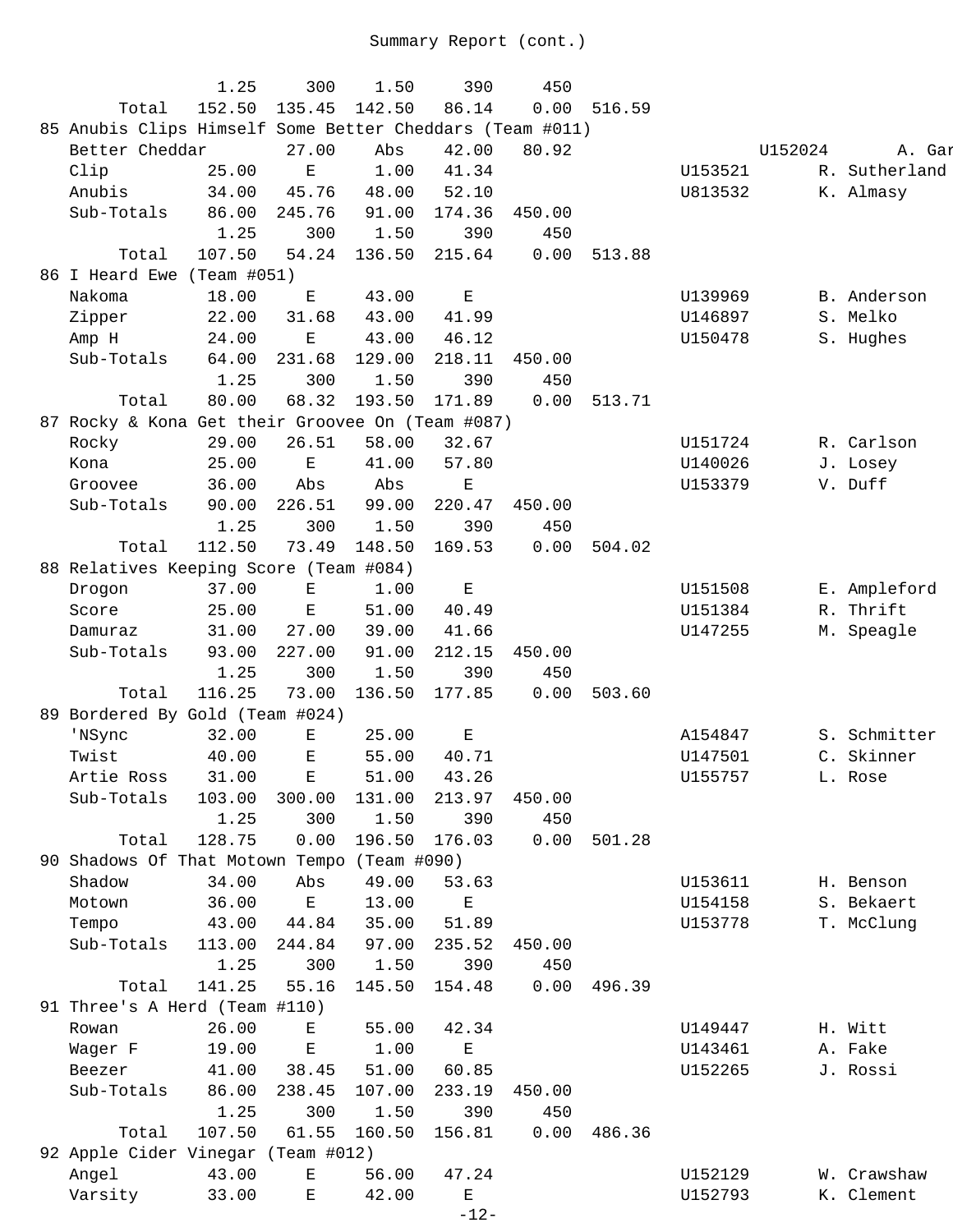|     | Cheetah                                                | 26.00  | 29.87              | 38.00  | Ε           |        |               | U154667 | K. Wilson      |
|-----|--------------------------------------------------------|--------|--------------------|--------|-------------|--------|---------------|---------|----------------|
|     | Sub-Totals                                             | 102.00 | 229.87             | 136.00 | 307.24      | 450.00 |               |         |                |
|     |                                                        | 1.25   | 300                | 1.50   | 390         | 450    |               |         |                |
|     | Total                                                  | 127.50 | 70.13              | 204.00 | 82.76       | 0.00   | 484.39        |         |                |
|     | 93 Hot And Loud Dancers (Team #050)                    |        |                    |        |             |        |               |         |                |
|     | Winnie                                                 | 42.00  | 36.41              | 52.00  | 44.90       |        |               | U152124 | P. Toro        |
|     | Mambo                                                  | 25.00  | $\mathbf{E}% _{0}$ | 12.00  | $\mathbf E$ |        |               | U149234 | J. Ramirez     |
|     | Blanche                                                | 27.00  | 50.75              | 44.00  | $\mathbf E$ |        |               | U149419 | K. Grace       |
|     | Sub-Totals                                             | 94.00  | 187.16             | 108.00 | 304.90      | 450.00 |               |         |                |
|     |                                                        | 1.25   | 300                | 1.50   | 390         | 450    |               |         |                |
|     | Total                                                  | 117.50 | 112.84             | 162.00 | 85.10       | 0.00   | 477.44        |         |                |
|     | 94 P!nk Rock Girls (Team #073)                         |        |                    |        |             |        |               |         |                |
|     | Pressa                                                 | 25.00  | 34.00              | 43.00  | $\mathbf E$ |        |               | U146135 | C. Atchison    |
|     | Libbi                                                  | 36.00  | $\mathbf{E}$       | 9.00   | 51.98       |        |               | U155715 | L. Landers     |
|     | P!nk                                                   | 23.00  | E                  | 38.00  | 39.83       |        |               | U154666 | S. Jacobs      |
|     | Sub-Totals                                             | 84.00  | 234.00             | 90.00  | 221.81      | 450.00 |               |         |                |
|     |                                                        | 1.25   | 300                | 1.50   | 390         | 450    |               |         |                |
|     | Total                                                  | 105.00 | 66.00              | 135.00 | 168.19      |        | $0.00$ 474.19 |         |                |
|     | 95 Poodle Sistas And Their Mista (Team #079)           |        |                    |        |             |        |               |         |                |
|     | Trendi                                                 | 36.00  | 37.83              | 52.00  | 45.39       |        |               | U150439 | R. Schnulle    |
|     |                                                        |        |                    |        |             |        |               |         | K. Kinnan      |
|     | Seal<br>Dazzle                                         | 21.00  | 48.89              | 44.00  | $\mathbf E$ |        |               | U150115 |                |
|     |                                                        | 37.00  | $\mathbf E$        | 9.00   | $\mathbf E$ |        |               | U147965 | M. Keating     |
|     | Sub-Totals                                             | 94.00  | 186.72             | 105.00 | 305.39      | 450.00 |               |         |                |
|     |                                                        | 1.25   | 300                | 1.50   | 390         | 450    |               |         |                |
|     | Total                                                  | 117.50 | 113.28             | 157.50 | 84.61       | 0.00   | 472.89        |         |                |
|     | 96 Baby Barks Alot & Mogley Run With Force (Team #015) |        |                    |        |             |        |               |         |                |
|     | Honey Badger 30.00                                     |        | 30.08              | 20.00  | $\mathbf E$ |        |               | U153836 | J. Lolich      |
|     | Kenobi                                                 | 41.00  | $\,$ E             | 29.00  | $\mathbf E$ |        |               | U153166 | M. Badamo      |
|     | Mogly                                                  | 40.00  | 31.86              | 16.00  | 32.18       |        |               | U155609 | S. Straub      |
|     | Sub-Totals                                             | 111.00 | 161.94             | 65.00  | 292.18      | 450.00 |               |         |                |
|     |                                                        | 1.25   | 300                | 1.50   | 390         | 450    |               |         |                |
|     | Total                                                  | 138.75 | 138.06             | 97.50  | 97.82       | 0.00   | 472.13        |         |                |
|     | 97 Graceful Adventures On A Harley (Team #046)         |        |                    |        |             |        |               |         |                |
|     | Gracey                                                 | 35.00  | E                  | 23.00  | $E_{\perp}$ |        |               | U147769 | K. Rohr        |
|     | Harley                                                 | 34.00  | 44.16              | 56.00  | 51.36       |        |               | U143230 | B. Rutkowski   |
|     | Venture                                                | 33.00  | 45.45              | 20.00  | Ε           |        |               | U142313 | N. Levesque    |
|     | Sub-Totals                                             | 102.00 | 189.61             | 99.00  | 311.36      | 450.00 |               |         |                |
|     |                                                        | 1.25   | 300                | 1.50   | 390         | 450    |               |         |                |
|     | Total                                                  | 127.50 | 110.39             | 148.50 | 78.64       | 0.00   | 465.03        |         |                |
|     | 98 Bring It On (Team #027)                             |        |                    |        |             |        |               |         |                |
|     | Spider                                                 | 34.00  | 33.15              | 44.00  | Ε           |        |               | U154993 | W. Williams-We |
|     | Moneypenny                                             | 24.00  | Ε                  | 43.00  | Ε           |        |               | U145692 | C. Holmes      |
|     | The Cutter                                             | 29.00  | Ε                  | 52.00  | 49.31       |        |               | U145189 | D. Scott       |
|     | Sub-Totals                                             | 87.00  | 233.15             | 139.00 | 309.31      | 450.00 |               |         |                |
|     |                                                        | 1.25   | 300                | 1.50   | 390         | 450    |               |         |                |
|     | Total                                                  | 108.75 | 66.85              | 208.50 | 80.69       | 0.00   | 464.79        |         |                |
| 99. | Smoking Smart Kennedy (Team #092)                      |        |                    |        |             |        |               |         |                |
|     |                                                        |        |                    |        |             |        |               |         |                |
|     | Kennedy                                                | 34.00  | Е                  | 25.00  | 49.42       |        |               | U153844 | L. Eldred      |
|     | Pyro                                                   | 39.00  | $\mathbf E$        | 33.00  | 63.42       |        |               | U150336 | D. Spring      |
|     | Smartie                                                | 36.00  | 30.01              | 14.00  | Ε           |        |               | U153004 | S. Goodwin     |
|     | Sub-Totals                                             | 109.00 | 230.01             | 72.00  | 242.84      | 450.00 |               |         |                |
|     |                                                        | 1.25   | 300                | 1.50   | 390         | 450    |               |         |                |
|     | Total                                                  | 136.25 | 69.99              | 108.00 | 147.16      | 0.00   | 461.40        |         |                |
|     | 100 Rhydian's Wynning Tempo (Team #085)                |        |                    |        |             |        |               |         |                |
|     |                                                        |        |                    |        | $-12-$      |        |               |         |                |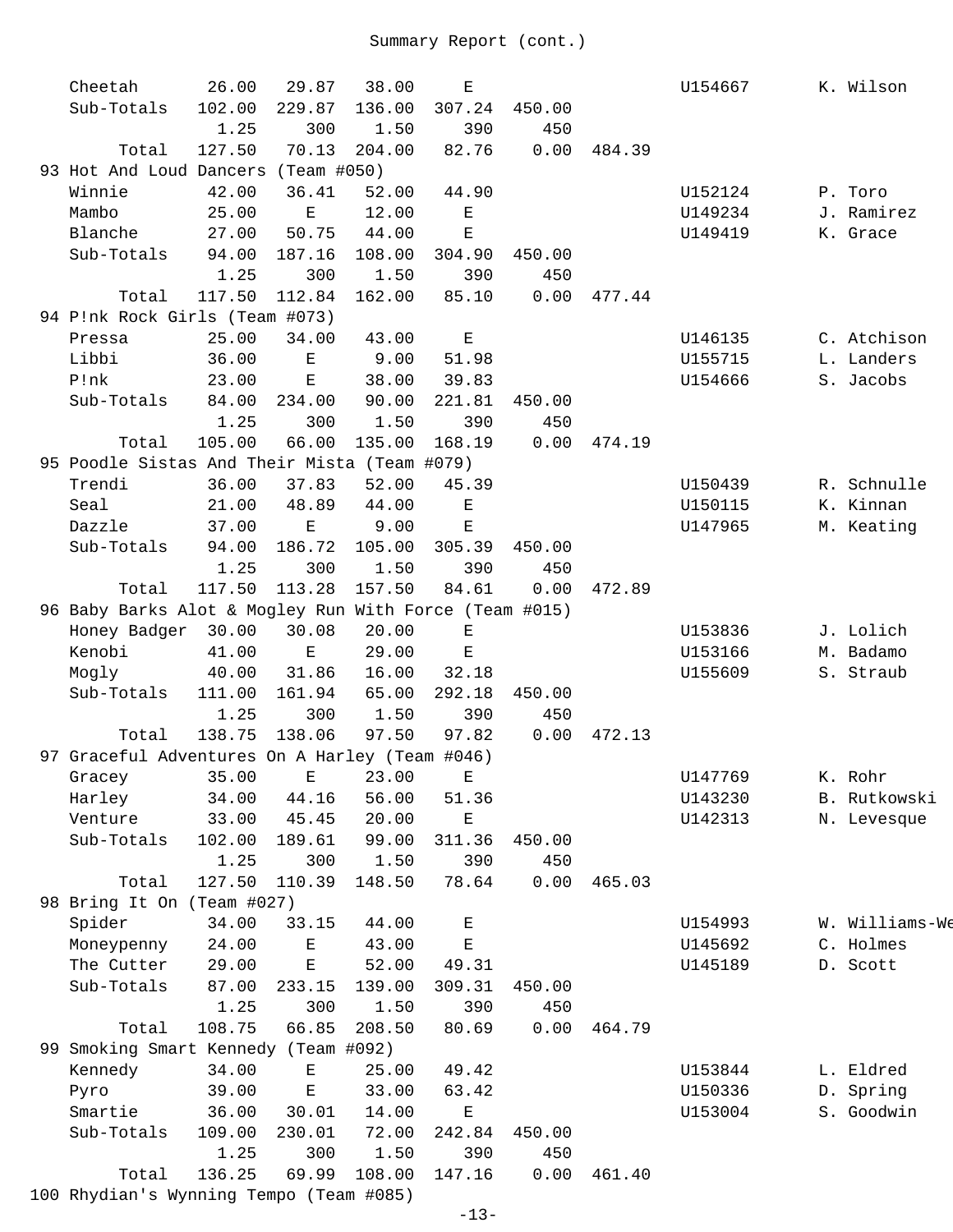| Tempo                                                | 41.00  | $\mathbf E$    | 51.00       | $\mathbf E$ |               |        | U151902 | B. Henning  |
|------------------------------------------------------|--------|----------------|-------------|-------------|---------------|--------|---------|-------------|
| Rhydian                                              | 41.00  | 39.24          | 1.00        | 48.29       |               |        | U151835 | C. McKinney |
| Wynn                                                 | 24.00  | $\mathbf E$    | 8.00        | 35.51       |               |        | U147050 | C. Simpson  |
| Sub-Totals                                           | 106.00 | 239.24         | 60.00       | 213.80      | 450.00        |        |         |             |
|                                                      | 1.25   | 300            | 1.50        | 390         | 450           |        |         |             |
| Total                                                | 132.50 | 60.76          | 90.00       | 176.20      | 0.00          | 459.46 |         |             |
| 101 Burning Through The Sky (Team #029)              |        |                |             |             |               |        |         |             |
| Della                                                | 38.00  | 40.76          | 37.00       | $\mathbf E$ |               |        | U148232 | D. Jacques  |
| Maybe                                                | 34.00  | $\mathbf E$    | 52.00       | $\mathbf E$ |               |        | U140595 | M. Bishop   |
| Fly                                                  | 22.00  | 40.38          | 0.00        | 46.38       |               |        | U149405 | K. Stinnett |
| Sub-Totals                                           | 94.00  | 181.14         | 89.00       | 306.38      | 450.00        |        |         |             |
|                                                      | 1.25   | 300            | 1.50        | 390         | 450           |        |         |             |
| Total                                                | 117.50 | 118.86         | 133.50      | 83.62       | 0.00          | 453.48 |         |             |
| 102 Gambling On Being Famous As The Nile (Team #045) |        |                |             |             |               |        |         |             |
| Fame                                                 | 24.00  | 32.81          | 16.00       | $\mathbf E$ |               |        | U151847 | J. Boggs    |
| Jackpot                                              | 30.00  | $\mathbf E$    | 38.00       | $\mathbf E$ |               |        | U154788 | L. Gormican |
| Nile                                                 | 23.00  | 31.30          | 44.00       | 59.01       |               |        | U156052 | J. York     |
| Sub-Totals                                           | 77.00  | 164.11         | 98.00       | 319.01      | 450.00        |        |         |             |
|                                                      | 1.25   | 300            | 1.50        | 390         | 450           |        |         |             |
| Total                                                | 96.25  | 135.89         | 147.00      | 70.99       | 0.00          | 450.13 |         |             |
| 103 Beauties & The Beast (Team #022)                 |        |                |             |             |               |        |         |             |
| Elite                                                | 36.00  | 44.61          | 35.00       | 44.98       |               |        | U148998 | K. Brown    |
| Brisa                                                | 30.00  | 39.11          | 13.00       | $\mathbf E$ |               |        | U142192 | R. Martinez |
| Jubilee                                              | 22.00  | Ε              | 36.00       | $\mathbf E$ |               |        | U149171 | P. Pantojas |
| Sub-Totals                                           | 88.00  | 183.72         | 84.00       | 304.98      | 450.00        |        |         |             |
|                                                      | 1.25   | 300            | 1.50        | 390         | 450           |        |         |             |
| Total                                                | 110.00 | 116.28         | 126.00      | 85.02       | 0.00          | 437.30 |         |             |
| 104 Pink's Heart Races For Romeo                     |        |                | (Team #076) |             |               |        |         |             |
| Pink                                                 | 48.00  | 31.25          | 1.00        | $\mathbf E$ |               |        | U143893 | C. Hess     |
|                                                      | 47.00  |                | 16.00       | $\mathbf E$ |               |        |         | J. Poling   |
| Race                                                 | 33.00  | 38.74<br>46.68 | 37.00       |             |               |        | U148544 | L. Kelley   |
| Romeo                                                |        | 116.67         |             | Ε           |               |        | U150064 |             |
| Sub-Totals                                           | 128.00 |                | 54.00       | 390.00      | 450.00        |        |         |             |
|                                                      | 1.25   | 300            | 1.50        | 390         | 450           |        |         |             |
| Total                                                |        | 160.00 183.33  | 81.00       | 0.00        | $0.00$ 424.33 |        |         |             |
| 105 Be Kind, Have Faith and Rock On (Team #021)      |        |                |             |             |               |        |         |             |
| Kindle                                               | 36.00  | Abs            | Abs         | 51.65       |               |        | U155384 | K. Schaefer |
| Rhythm                                               | 30.00  | 39.29          | 12.00       | $\mathbf E$ |               |        | A153223 | L. Husson   |
| Faith                                                | 33.00  | 33.38          | 50.00       | $\mathbf E$ |               |        | U147396 | J. Moll     |
| Sub-Totals                                           | 99.00  | 172.67         | 62.00       | 311.65      | 450.00        |        |         |             |
|                                                      | 1.25   | 300            | 1.50        | 390         | 450           |        |         |             |
| Total                                                | 123.75 | 127.33         | 93.00       | 78.35       | 0.00          | 422.43 |         |             |
| 106 CruzN To The Races In My Chevy (Team #040)       |        |                |             |             |               |        |         |             |
| Chevy                                                | 25.00  | Ε              | 12.00       | 38.65       |               |        | U150825 | J. Lyle     |
| Cruz'N                                               | 39.00  | Ε              | 16.00       | $\mathbf E$ |               |        | U146819 | S. Henry    |
| Race'N                                               | 34.00  | $\mathbf E$    | 49.00       | 40.75       |               |        | U137910 | N. Lende    |
| Sub-Totals                                           | 98.00  | 300.00         | 77.00       | 209.40      | 450.00        |        |         |             |
|                                                      | 1.25   | 300            | 1.50        | 390         | 450           |        |         |             |
| Total                                                | 122.50 | 0.00           | 115.50      | 180.60      | 0.00          | 418.60 |         |             |
| 107 One Tail Short Of 3 BC's (Team #072)             |        |                |             |             |               |        |         |             |
| Amp C                                                | 29.00  | Е              | 31.00       | $\mathbf E$ |               |        | U146272 | L. Cope     |
| Westley                                              | 39.00  | $\mathbf E$    | 34.00       | 61.78       |               |        | U146732 | M. Metelko  |
| Wager W                                              | 38.00  | 38.31          | 33.00       | Ε           |               |        | U148662 | J. Watson   |
| Sub-Totals                                           | 106.00 | 238.31         | 98.00       | 321.78      | 450.00        |        |         |             |
|                                                      | 1.25   | 300            | 1.50        | 390         | 450           |        |         |             |
|                                                      |        |                |             | $-14-$      |               |        |         |             |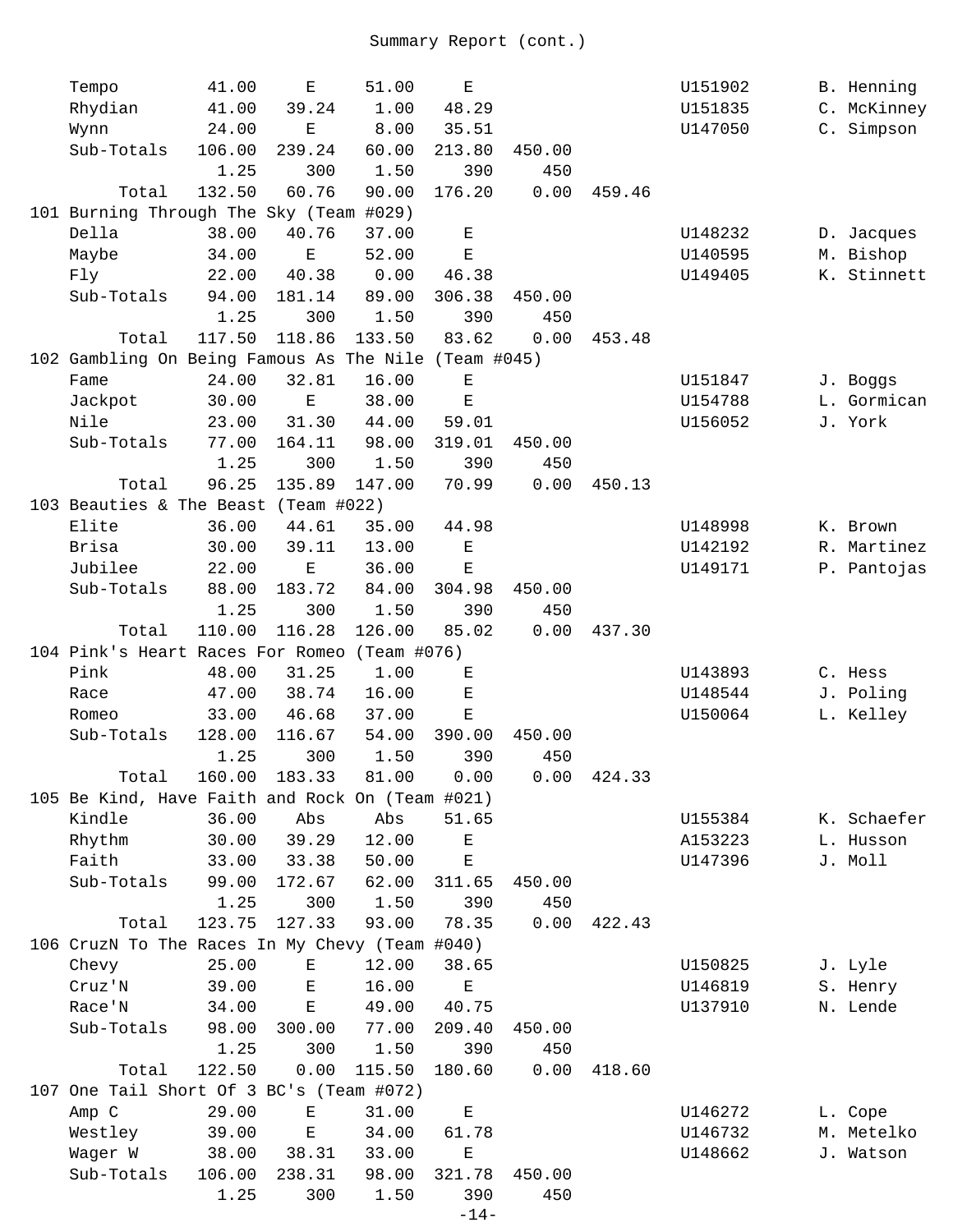| Total                                     | 132.50 | 61.69                                                                                          | 147.00 | 68.22                                                                                          | 0.00   | 409.41 |         |        |              |
|-------------------------------------------|--------|------------------------------------------------------------------------------------------------|--------|------------------------------------------------------------------------------------------------|--------|--------|---------|--------|--------------|
| 108 Leia's Legacy Reigns (Team #062)      |        |                                                                                                |        |                                                                                                |        |        |         |        |              |
| Leia                                      | 20.00  | $\mathbf E$                                                                                    | Abs    | $\mathbf E$                                                                                    |        |        | U153276 |        | A. Fake      |
| Legacy                                    | 29.00  | 46.42                                                                                          | 37.00  | 53.15                                                                                          |        |        | U152464 |        | J. Gauntt    |
| Reign                                     | 37.00  | 42.80                                                                                          | 39.00  | Ε                                                                                              |        |        | U155271 |        | J. Terry     |
| Sub-Totals                                | 86.00  | 189.22                                                                                         | 76.00  | 313.15                                                                                         | 450.00 |        |         |        |              |
|                                           | 1.25   | 300                                                                                            | 1.50   | 390                                                                                            | 450    |        |         |        |              |
| Total                                     | 107.50 | 110.78                                                                                         | 114.00 | 76.85                                                                                          | 0.00   | 409.13 |         |        |              |
| 109 Banzai Buzz Skylar (Team #018)        |        |                                                                                                |        |                                                                                                |        |        |         |        |              |
| <b>Buzz</b>                               | 30.00  | Е                                                                                              | 12.00  | 53.25                                                                                          |        |        | U153850 |        | N. Newman    |
| Skylar                                    | 28.00  | 43.05                                                                                          | 43.00  | $\mathbf E$                                                                                    |        |        | U143785 |        | S. Scott     |
| Banzai                                    | 28.00  | E                                                                                              | 0.00   | 45.92                                                                                          |        |        | U147835 |        | A. Bordwell  |
| Sub-Totals                                | 86.00  | 243.05                                                                                         | 55.00  | 229.17                                                                                         | 450.00 |        |         |        |              |
|                                           | 1.25   | 300                                                                                            | 1.50   | 390                                                                                            | 450    |        |         |        |              |
| Total                                     | 107.50 | 56.95                                                                                          | 82.50  | 160.83                                                                                         | 0.00   | 407.78 |         |        |              |
| 110 Herds So Good (Team #049)             |        |                                                                                                |        |                                                                                                |        |        |         |        |              |
| Teddy                                     | 44.00  | Е                                                                                              | 26.00  | $\mathbf E$                                                                                    |        |        | U146535 |        | S. Lohrer    |
| Tuukka                                    | 26.00  | $\mathbf E$                                                                                    | 22.00  | $\mathbf E$                                                                                    |        |        | U147238 |        | L. Thibodeau |
| Beinn                                     | 27.00  | 35.08                                                                                          | 43.00  | 46.53                                                                                          |        |        | U153939 |        | L. Medcraft  |
| Sub-Totals                                | 97.00  | 235.08                                                                                         | 91.00  | 306.53                                                                                         | 450.00 |        |         |        |              |
|                                           | 1.25   | 300                                                                                            | 1.50   | 390                                                                                            | 450    |        |         |        |              |
| Total                                     | 121.25 | 64.92                                                                                          | 136.50 | 83.47                                                                                          | 0.00   | 406.14 |         |        |              |
| 111 Wagger, Swagger & Fresh (Team #113)   |        |                                                                                                |        |                                                                                                |        |        |         |        |              |
| Lincoln                                   | 21.00  | 53.60                                                                                          | 38.00  | 64.85                                                                                          |        |        | U152242 |        | E. Queen     |
| Switch                                    | 35.00  | $\mathbf E$                                                                                    | 11.00  | $\mathbf E$                                                                                    |        |        | U154656 |        | K. Rogers    |
| Sushi                                     | 34.00  | E                                                                                              | 12.00  | 42.83                                                                                          |        |        | U156340 |        | J. Plamondon |
| Sub-Totals                                | 90.00  | 253.60                                                                                         | 61.00  | 237.68                                                                                         | 450.00 |        |         |        |              |
|                                           | 1.25   | 300                                                                                            | 1.50   | 390                                                                                            | 450    |        |         |        |              |
| Total                                     | 112.50 | 46.40                                                                                          | 91.50  | 152.32                                                                                         | 0.00   | 402.72 |         |        |              |
| 112 Burton Robin Rush (Team #031)         |        |                                                                                                |        |                                                                                                |        |        |         |        |              |
| Robin                                     | Abs    | 50.39                                                                                          | 29.00  | $\mathbf E$                                                                                    |        |        | U157295 |        | Z. Tang      |
| Burton                                    | 29.00  | $\mathbf E$                                                                                    | 51.00  | 49.78                                                                                          |        |        | U157292 | X. Yao |              |
| Rush                                      | 34.00  | 35.41                                                                                          | Abs    | Ε                                                                                              |        |        | U153186 |        | T. Duncan    |
| Sub-Totals                                | 63.00  | 185.80                                                                                         | 80.00  | 309.78                                                                                         | 450.00 |        |         |        |              |
|                                           | 1.25   | 300                                                                                            | 1.50   | 390                                                                                            | 450    |        |         |        |              |
| Total                                     | 78.75  | 114.20                                                                                         | 120.00 | 80.22                                                                                          | 0.00   | 393.17 |         |        |              |
| 113 Spiff'N Up Our Race Cars (Team #095)  |        |                                                                                                |        |                                                                                                |        |        |         |        |              |
| Ast'N                                     | 38.00  | $\mathbf{E}% _{t}\left  \mathbf{1}\right\rangle =\mathbf{1}_{t}\left  \mathbf{1}\right\rangle$ | 16.00  | 40.93                                                                                          |        |        | U153484 |        | N. Lende     |
| Spiff                                     | 31.00  | $\mathbf E$                                                                                    | 52.00  | $\mathbf{E}% _{t}\left  \mathbf{1}\right\rangle =\mathbf{1}_{t}\left  \mathbf{1}\right\rangle$ |        |        | U152471 |        | S. Haigler   |
| Beemer                                    | 22.00  | 40.05                                                                                          | 13.00  | $\mathbf E$                                                                                    |        |        | U141827 |        | S. Schmidt   |
| Sub-Totals                                | 91.00  | 240.05                                                                                         | 81.00  | 300.93                                                                                         | 450.00 |        |         |        |              |
|                                           | 1.25   | 300                                                                                            | 1.50   | 390                                                                                            | 450    |        |         |        |              |
| Total                                     | 113.75 | 59.95                                                                                          | 121.50 | 89.07                                                                                          | 0.00   | 384.27 |         |        |              |
| 114 Bodie Chica Shibumi (Team #023)       |        |                                                                                                |        |                                                                                                |        |        |         |        |              |
| Chica                                     | 34.00  | Ε                                                                                              | 5.00   | $\mathbf E$                                                                                    |        |        | U155522 |        | M. Speagle   |
| Bodie                                     | 36.00  | $\mathbf{E}% _{0}$                                                                             | 45.00  | 34.53                                                                                          |        |        | U151228 |        | J. Kronbach  |
| Shibumi                                   | 40.00  | $\mathbf E$                                                                                    | 27.00  | $\mathbf E$                                                                                    |        |        | U150815 |        | L. Andrews   |
| Sub-Totals                                | 110.00 | 300.00                                                                                         | 77.00  | 294.53                                                                                         | 450.00 |        |         |        |              |
|                                           | 1.25   | 300                                                                                            | 1.50   | 390                                                                                            | 450    |        |         |        |              |
| Total                                     | 137.50 | 0.00                                                                                           | 115.50 | 95.47                                                                                          | 0.00   | 348.47 |         |        |              |
| 115 Weapons Of Mass Confusion (Team #114) |        |                                                                                                |        |                                                                                                |        |        |         |        |              |
| Kaiden                                    | 22.00  | 33.55                                                                                          | 52.00  | Ε                                                                                              |        |        | U155393 |        | R. Taylor    |
| Triton                                    | 34.00  | 44.33                                                                                          | Abs    | $\mathbf E$                                                                                    |        |        | U140337 |        | A. Fink      |
| Radler                                    | 23.00  | Abs                                                                                            | 27.00  | Ε                                                                                              |        |        | U144373 |        | C. Egyed     |
|                                           |        |                                                                                                |        | $-15-$                                                                                         |        |        |         |        |              |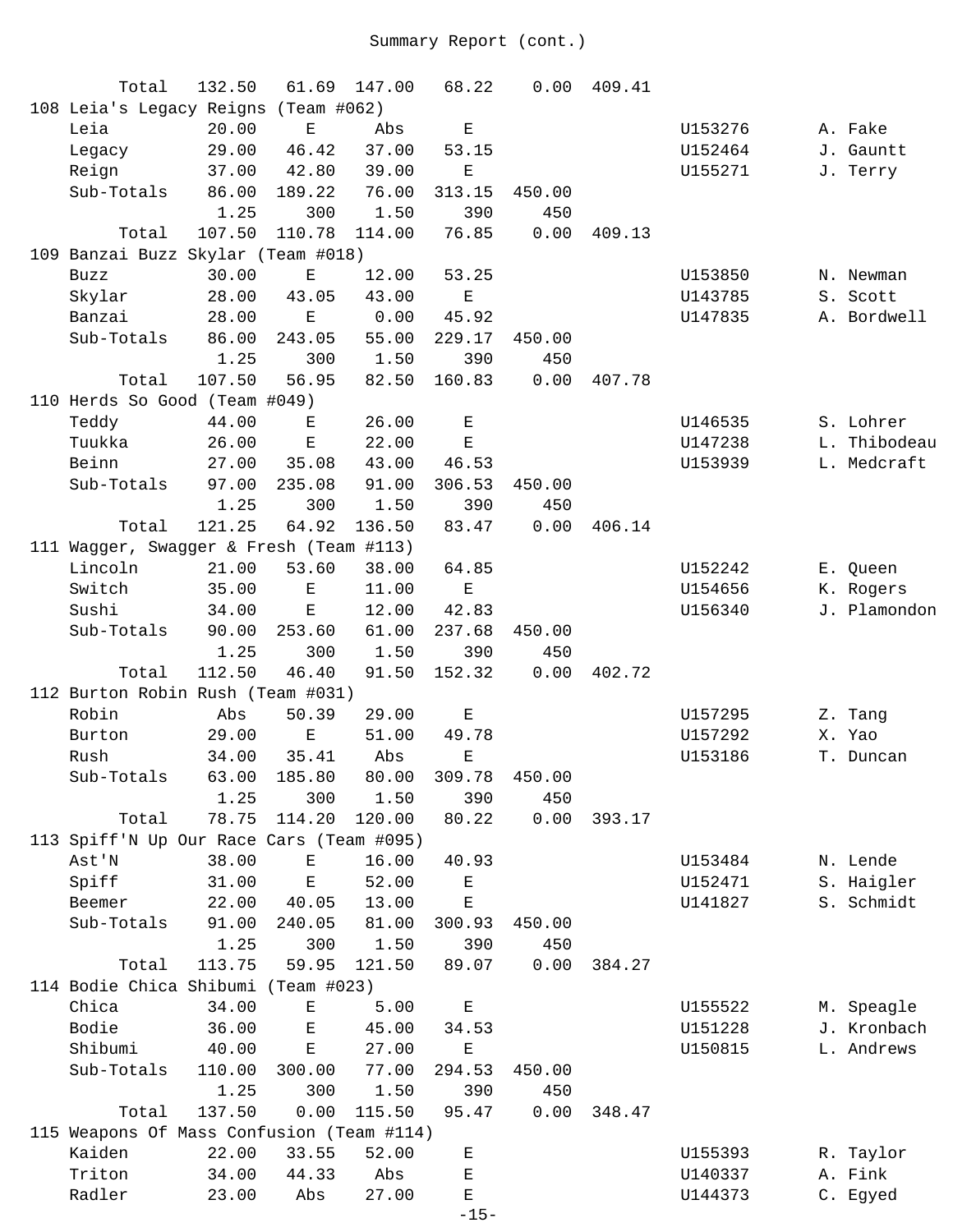| Sub-Totals                               | 79.00  | 177.88      | 79.00  | 390.00      | 450.00 |        |         |             |
|------------------------------------------|--------|-------------|--------|-------------|--------|--------|---------|-------------|
|                                          | 1.25   | 300         | 1.50   | 390         | 450    |        |         |             |
| Total                                    | 98.75  | 122.12      | 118.50 | 0.00        | 0.00   | 339.37 |         |             |
| 116 Make Mine A Double (Team #064)       |        |             |        |             |        |        |         |             |
| Diva                                     | 25.00  | $\mathbf E$ | 33.00  | $\mathbf E$ |        |        | U153613 | L. Slusher  |
| Vex W                                    | 40.00  | $\mathbf E$ | 38.00  | $\mathbf E$ |        |        | U150321 | L. Woodside |
| Rogue                                    | 29.00  | 40.29       | 34.00  | $\mathbf E$ |        |        | U151874 | D. Scott    |
| Sub-Totals                               | 94.00  | 240.29      | 105.00 | 390.00      | 450.00 |        |         |             |
|                                          | 1.25   | 300         | 1.50   | 390         | 450    |        |         |             |
| Total                                    | 117.50 | 59.71       | 157.50 | 0.00        | 0.00   | 334.71 |         |             |
| 117 Ariel Ray Serina Sunny (Team #013)   |        |             |        |             |        |        |         |             |
| Serina                                   | 33.00  | E           | 56.00  | $\mathbf E$ |        |        | U157294 | W. Ji       |
| Sunny                                    | 37.00  | $\mathbf E$ | 39.00  | 38.69       |        |        | U157297 | X. Zhou     |
| Ariel Ray                                | Abs    | Abs         | Abs    | Abs         |        |        | U146748 | J. Chen     |
| Sub-Totals                               | 70.00  | 300.00      | 95.00  | 298.69      | 450.00 |        |         |             |
|                                          | 1.25   | 300         | 1.50   | 390         | 450    |        |         |             |
| Total                                    | 87.50  | 0.00        | 142.50 | 91.31       | 0.00   | 321.31 |         |             |
| 118 Paws And Let Jenny Shine (Team #074) |        |             |        |             |        |        |         |             |
| Jenny                                    | 31.00  | Е           | 22.00  | Е           |        |        | U141724 | K. Mahan    |
| Shine                                    | 33.00  | Е           | 35.00  | $\mathbf E$ |        |        | U152319 | H. Jones    |
| Pawley                                   | 29.00  | $\mathbf E$ | 50.00  | $\mathbf E$ |        |        | U150851 | A. Cook     |
| Sub-Totals                               | 93.00  | 300.00      | 107.00 | 390.00      | 450.00 |        |         |             |
|                                          | 1.25   | 300         | 1.50   | 390         | 450    |        |         |             |
| Total                                    | 116.25 | 0.00        | 160.50 | 0.00        | 0.00   | 276.75 |         |             |
| 119 Que Sera Sera (Team #080)            |        |             |        |             |        |        |         |             |
| Hype                                     | 29.00  | Е           | 20.00  | $\mathbf E$ |        |        | U140665 | L. Slusher  |
| Tesla                                    | 18.00  | $\mathbf E$ | 8.00   | $\mathbf E$ |        |        | U154366 | L. Snyder   |
| Beckett                                  | 28.00  | 37.15       | 45.00  | Ε           |        |        | U149166 | A. Popper   |
| Sub-Totals                               | 75.00  | 237.15      | 73.00  | 390.00      | 450.00 |        |         |             |
|                                          | 1.25   | 300         | 1.50   | 390         | 450    |        |         |             |
| Total                                    | 93.75  | 62.85       | 109.50 | 0.00        | 0.00   | 266.10 |         |             |
| 120 zzz Scratch 2 (Team #121)            |        |             |        |             |        |        |         |             |
| Grape                                    | Abs    | Abs         | Abs    | Abs         |        |        | A813891 | B. Thomas   |
| Zin                                      | Abs    | Abs         | Abs    | Abs         |        |        | U147957 | S. Anderson |
| Yuli                                     | 37.00  | Е           | 29.00  | Е           |        |        | U149895 | L. Greene   |
| Sub-Totals                               | 37.00  | 300.00      | 29.00  | 390.00      | 450.00 |        |         |             |
|                                          | 1.25   | 300         | 1.50   | 390         | 450    |        |         |             |
| Total                                    | 46.25  | 0.00        | 43.50  | 0.00        | 0.00   | 89.75  |         |             |
| 121 zzz Scratch 1 (Team #120)            |        |             |        |             |        |        |         |             |
| Heist                                    | Abs    | Abs         | Abs    | Abs         |        |        | U144265 | N. Fischer  |
| Loka                                     | Abs    | Abs         | Abs    | Abs         |        |        | U157346 | S. Tumanova |
| Boogie                                   | Abs    | Abs         | Abs    | Abs         |        |        | U149191 | P. Friauf   |
| Sub-Totals                               | 0.00   | 300.00      | 0.00   | 390.00      | 450.00 |        |         |             |
|                                          | 1.25   | 300         | 1.50   | 390         | 450    |        |         |             |
| Total                                    | 0.00   | 0.00        | 0.00   | 0.00        | 0.00   | 0.00   |         |             |
| 122 zzz Scratch 3 (Team #122)            |        |             |        |             |        |        |         |             |
| Velo                                     | Abs    | Abs         | Abs    | Abs         |        |        | U147459 | M. Speagle  |
|                                          |        |             |        |             |        |        |         |             |
| Sub-Totals                               | 0.00   | 300.00      | 0.00   | 390.00      | 450.00 |        |         |             |
|                                          | 1.25   | 300         | 1.50   | 390         | 450    |        |         |             |
| Total                                    | 0.00   | 0.00        | 0.00   | 0.00        | 0.00   | 0.00   |         |             |